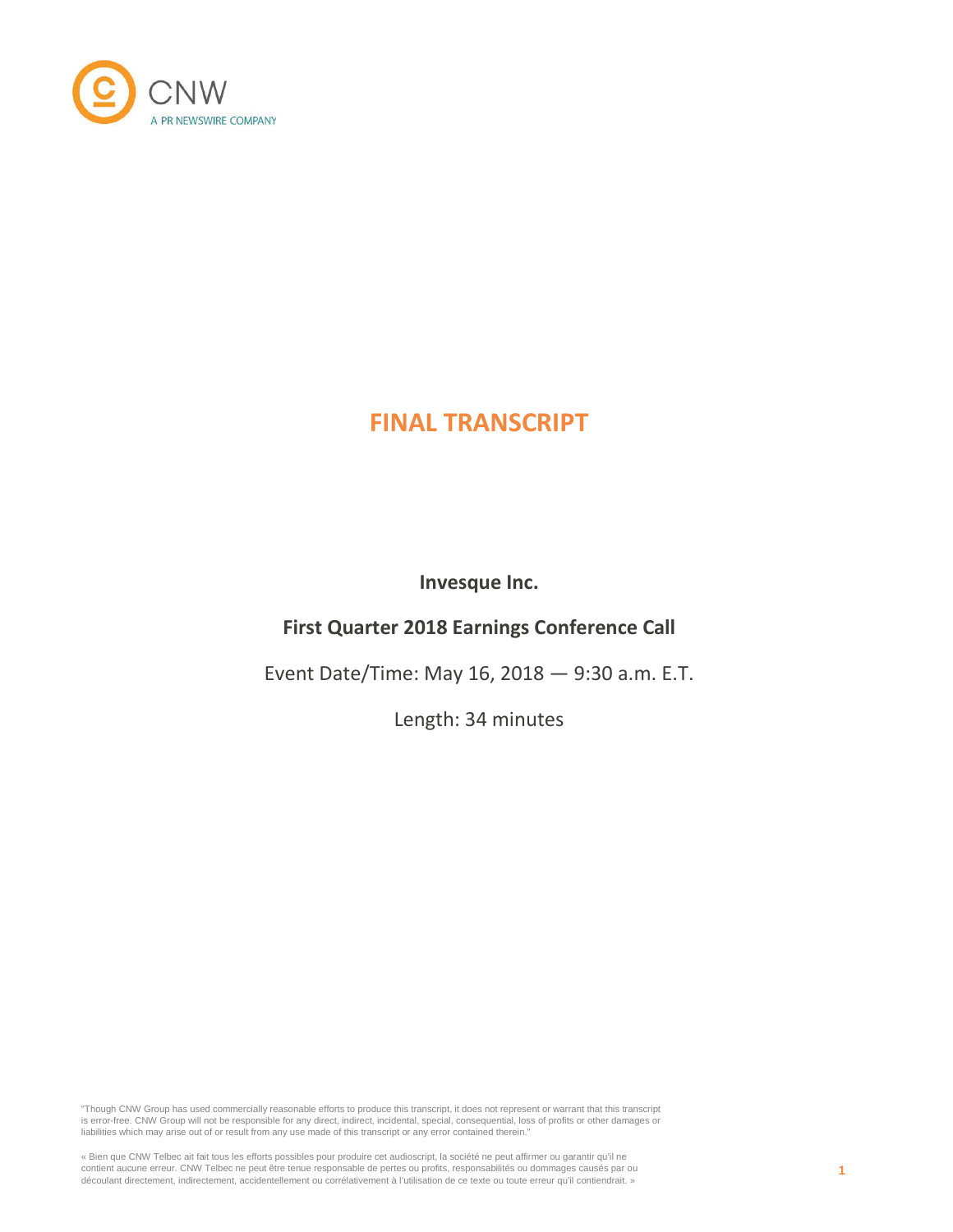#### **FINAL TRANSCRIPT**



May 16, 2018 — 9:30 a.m. E.T. Invesque Inc. First Quarter 2018 Earnings Conference Call

# **CORPORATE PARTICIPANTS**

**Scott Higgs** *Invesque Inc. — Chief Financial Officer*

**Scott White** *Invesque Inc. — Chief Executive Officer*

**Adlai Chester** *Invesque Inc. — Chief Investment Officer*

# **CONFERENCE CALL PARTICIPANTS**

**Mark Rothschild** *Canaccord — Analyst*

**Stephane Boire** *Echelon Wealth Partners — Analyst*

**Richard Benedict** *Raymond James — Analyst*

**Brad Sturges** *Industrial Alliance — Analyst*

**Chris Couprie** *CIBC — Analyst*

**Troy MacLean** *BMO Capital Markets — Analyst*

"Though CNW Group has used commercially reasonable efforts to produce this transcript, it does not represent or warrant that this transcript is error-free. CNW Group will not be responsible for any direct, indirect, incidental, special, consequential, loss of profits or other damages or liabilities which may arise out of or result from any use made of this transcript or any error contained therein."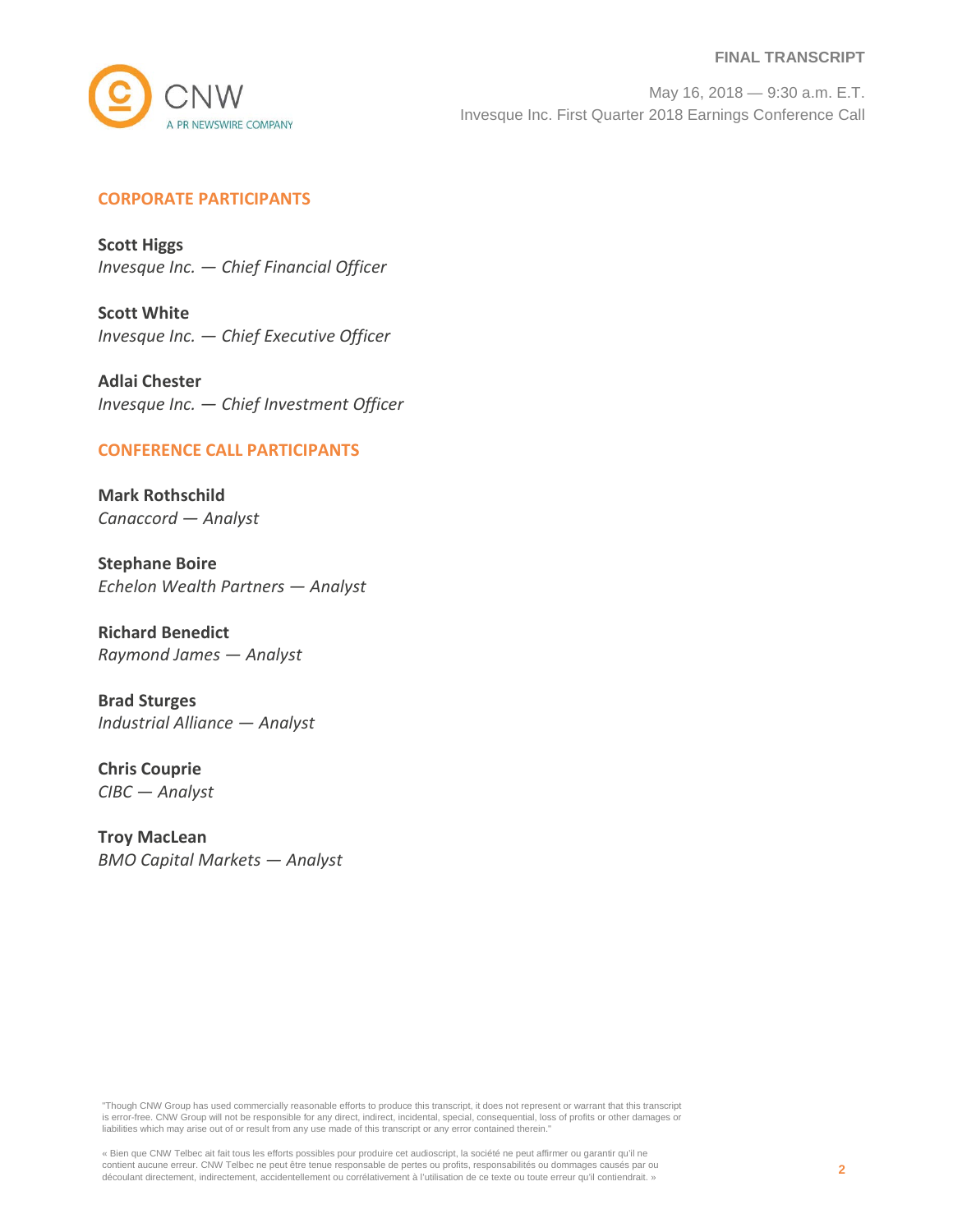

# **PRESENTATION**

# **Operator**

Good morning, ladies and gentlemen, and welcome to Invesque Inc.'s first quarter 2018 earnings conference call.

I'd now like to turn the call over to Scott Higgs, Chief Financial Officer. Please go ahead, Mr. Higgs.

**Scott Higgs** — Chief Financial Officer, Invesque Inc.

Thank you, Adam. Good morning, everyone. With me today are Scott White, our CEO, and Adlai Chester, our CIO.

For today's call, Scott will discuss our activity for the quarter and highlight some of our key accomplishments. I will then cover our first quarter financial results, and Adlai will recap our recently announced investments. Then we will open the line for your questions.

The first quarter earnings release, financial statements, and MD&A are available on our website, and a replay of this call will be available from 1:00 p.m. today until midnight on May 23rd.

Before we get started, please be reminded that today's call may include forward-looking statements regarding our future operations. Such statements involve known and unknown risks and uncertainties that may cause actual results to differ materially from those expressed or implied today. We have identified such factors in our news release and other public filings.

As we discuss our performance, please bear in mind that all amounts are in US dollars.

"Though CNW Group has used commercially reasonable efforts to produce this transcript, it does not represent or warrant that this transcript is error-free. CNW Group will not be responsible for any direct, indirect, incidental, special, consequential, loss of profits or other damages or liabilities which may arise out of or result from any use made of this transcript or any error contained therein."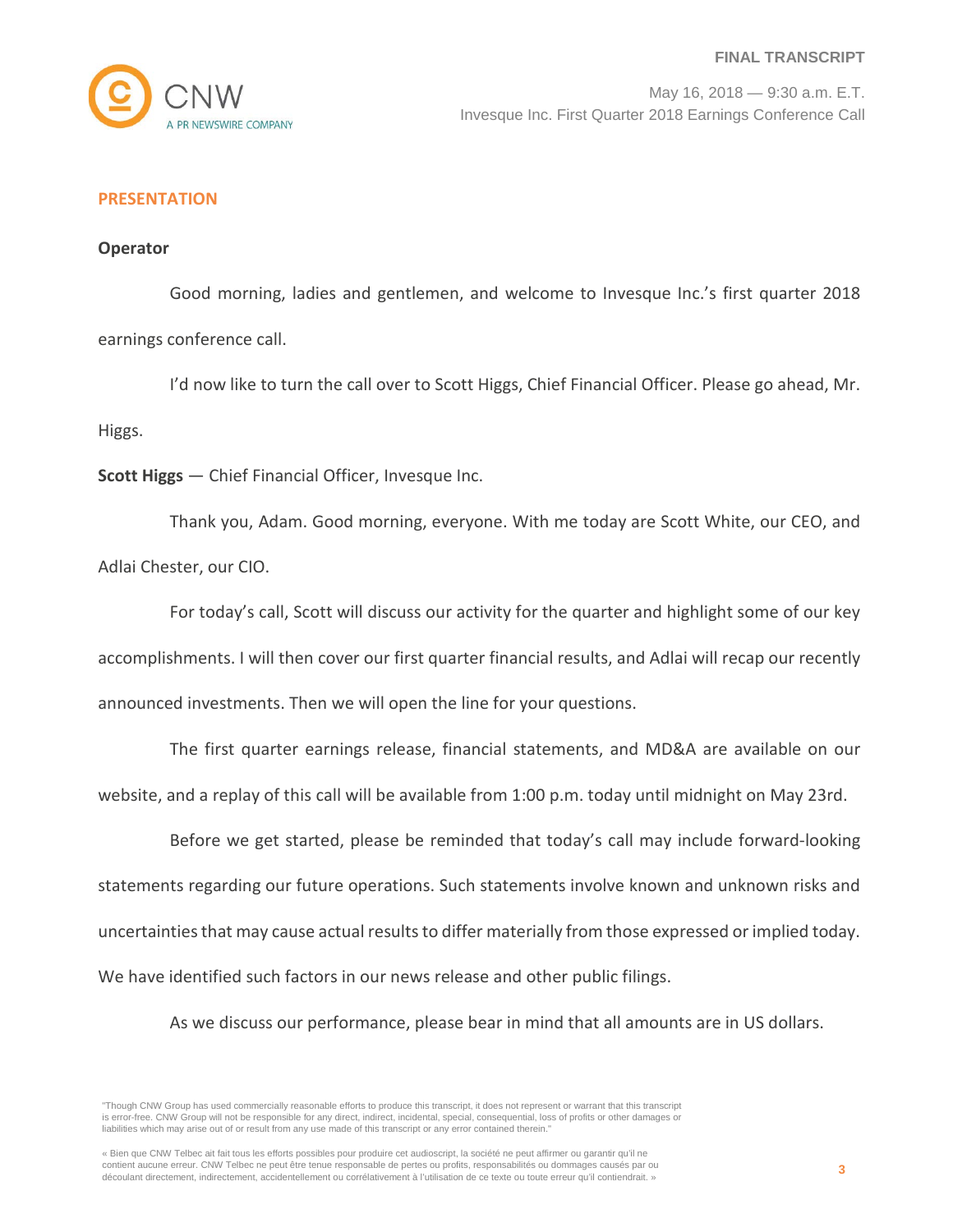

With that, I'll turn it over to Scott.

**Scott White** — Chief Executive Officer, Invesque Inc.

Good morning. As we approach our second-year anniversary as a public company, it is truly remarkable to look back at our accomplishments, the strength of the platform we've created, and the growth we've experienced. Two years. That's it. We'll celebrate the second year of our existence as a public company in early June.

I have to take a minute to give credit to a tremendous team, which is comprised of some of the best talent in the industry. For every strategic objective that we have, each team member rolls up his or her sleeves and digs in with urgency, dedication, and a sense of ownership. The work ethic and drive of each member provides the ability for us as a company to execute our strategic objectives with precision and the utmost professionalism.

As our platform has grown so considerably, we have continued to recruit leading industry talent. Over the last 100 days, we have built one of the best teams in the industry.

In February, we added Azin Lotfi to the senior management team as our General Counsel. Azin comes to us with extensive transactional experience.

In the last month, we announced the addition of two industry veterans to our leadership team. In April, Adam Zeiger joined the team as Senior Vice President and Chief Relationship Officer. Adam has previously held positions with Care Capital Properties, GE Capital, and Welltower.

"Though CNW Group has used commercially reasonable efforts to produce this transcript, it does not represent or warrant that this transcript is error-free. CNW Group will not be responsible for any direct, indirect, incidental, special, consequential, loss of profits or other damages or liabilities which may arise out of or result from any use made of this transcript or any error contained therein."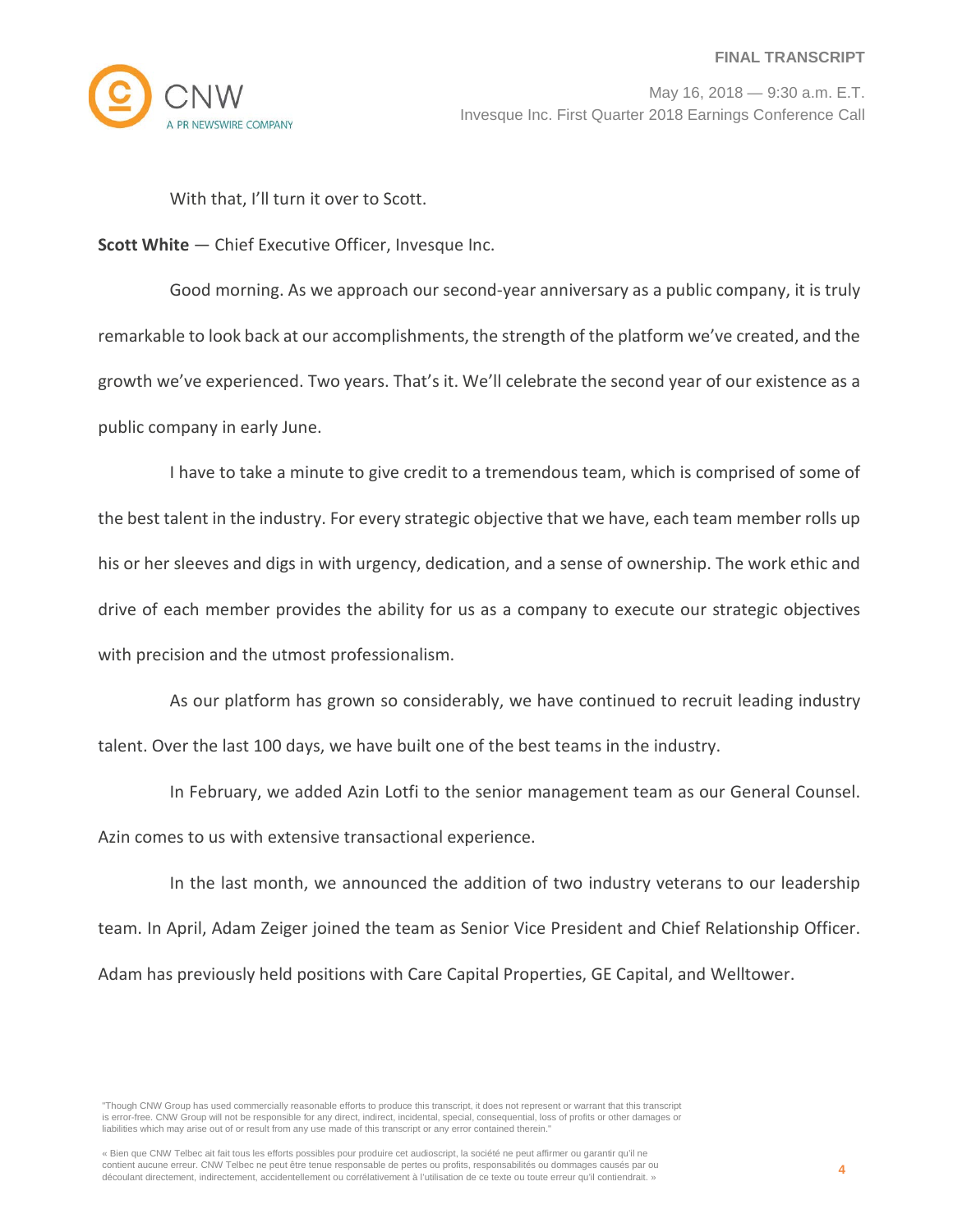

Then just last week, we announced that Bryan Hickman has also joined the team, and he'll be working with Adlai as our Senior Vice President of Investments.

In addition to the higher store management team, we've expanded our board as well, by bringing on Lis Wigmore as a director. Lis has an extensive career in real estate, corporate governance, and the Canadian public markets.

We're very excited to welcome Azin, Lis, Bryan, and Adam to the team.

Our last earnings call was just 63 days ago, and in that short time, we've executed on a number of strategic initiatives. In early March, we announced our expansion into the medical office sector with the \$138 million acquisition of Mohawk Medical Properties REIT. At the beginning of May, we closed that transaction, firmly establishing a foundational platform of medical office real estate.

The Mohawk portfolio is comprised of 14 buildings in Canada and the U.S. We funded the acquisition with the assumption of debt and the issuance of shares to the seller at a price of \$9.75 per share. We're very excited to partner with Andy and Sean of Mohawk, as we believe there is substantial opportunity in this sector, and we're excited to continue to grow that platform.

We also announced a strategic partnership with Ellipsis Real Estate Partners. The partnership with Ellipsis is concentrated around our strategic efforts to expand our investments into development.

One of the best ways to build our pipeline of best-in-class assets is to get involved at the beginning of the development process. Ellipsis focuses on the development of seniors housing and

<sup>&</sup>quot;Though CNW Group has used commercially reasonable efforts to produce this transcript, it does not represent or warrant that this transcript is error-free. CNW Group will not be responsible for any direct, indirect, incidental, special, consequential, loss of profits or other damages or liabilities which may arise out of or result from any use made of this transcript or any error contained therein."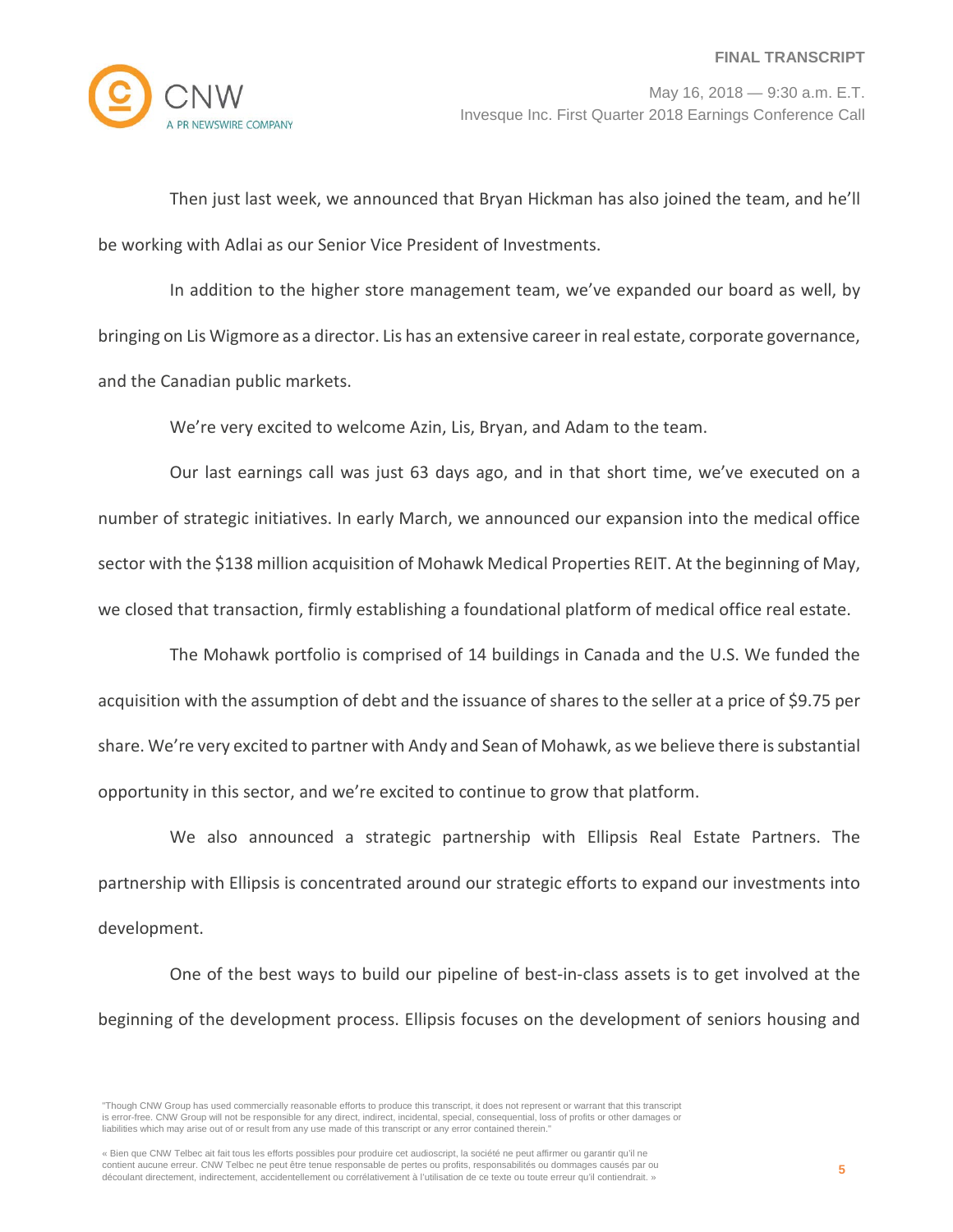

medical office buildings, and they currently have five buildings under development in Indiana and Michigan.

Our partnership gives us purchase options on all those properties, as well as the right of first refusal on investments for all future development. In addition to the investment opportunity, we will also have purchase options on all future projects that Ellipsis develops.

As you can tell, we're very excited about this partnership. We see the Ellipsis partnership as a natural synergy for our existing operating partners looking for expansion and growth. You should expect to see more development partnerships out of us.

Lastly, we've closed the third tranche of preferred equity from a private placement offering with Magnetar. We're very lucky to have such a great capital partner. We continue to find ways to partner and grow the portfolio even in a challenging capital markets environment.

Since the beginning of the year, we've closed almost \$700 million in transactions. In less than two years, we more than tripled our total asset value to more than \$1.4 billion. In that same period, we've more than quadrupled our number of operators, property count, and states, resulting today in a portfolio of 103 facilities operated by 20 best-in-class partners across 20 states and two Canadian provinces.

These metrics matter to us. These metrics demonstrate our ability to continue diversifying the portfolio in a very meaningful way, exactly as we said we would. We continue to focus on scale and diversification. We aren't stopping here. We continue to see significant opportunities in our

<sup>&</sup>quot;Though CNW Group has used commercially reasonable efforts to produce this transcript, it does not represent or warrant that this transcript is error-free. CNW Group will not be responsible for any direct, indirect, incidental, special, consequential, loss of profits or other damages or liabilities which may arise out of or result from any use made of this transcript or any error contained therein."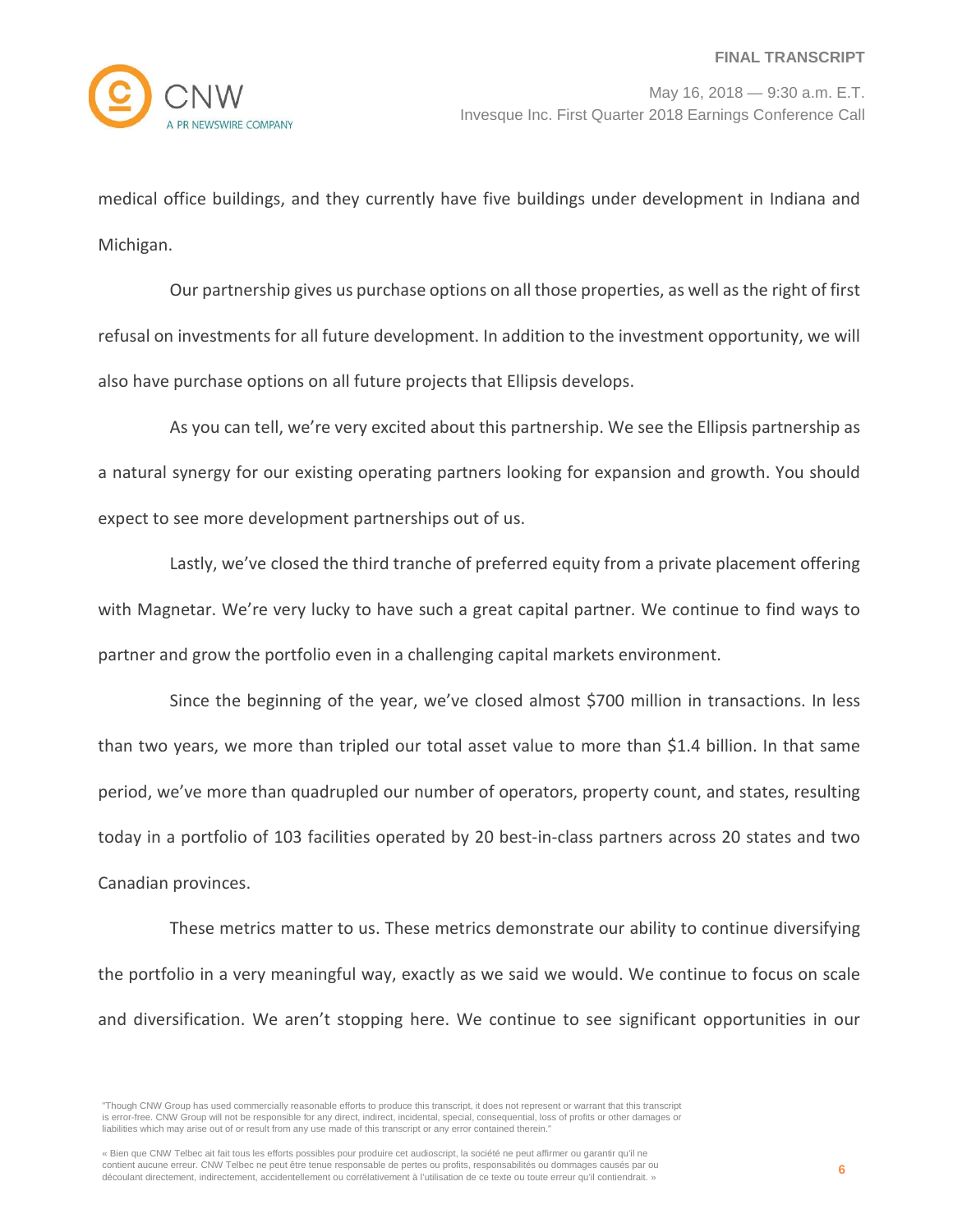pipeline, and our team continues to remain disciplined in identifying new investments to drive our strategic initiatives and generate shareholder value.

Adlai will talk a little bit more about our investment activity later in the call, but to discuss the financial results from the quarter, I will now hand it over to Scott Higgs.

# **Scott Higgs**

Thanks, Scott. I'm excited to announce performance for our first quarter since the closing of the acquisition of Care Investment Trust.

For the quarter ending March 31st, FFO was \$0.27 per share, AFFO was \$0.23 per share, and our payout ratio remains conservative at just 79 percent on an AFFO basis. On a run-rate basis, we anticipate our payout ratio to remain in the mid-70s.

Another key component to our strong financial health is our ability to maintain an attractive debt profile. At quarter-end, our credit facility had approximately 220 million drawn, with approximately 27 million of capacity. Also at quarter-end, our debt was over 70 percent fixed rate. Our debt to total assets was 52.9 percent, and excluding the debentures our debt to total assets was approximately 49 percent, largely unchanged from previous quarters and in line with our target.

Early in the call, Scott gave a comprehensive overview of the Company's growth over the last two years. When we set out to establish Invesque, we told our shareholders and partners that we would grow the platform while maintaining our level of G&A.

"Though CNW Group has used commercially reasonable efforts to produce this transcript, it does not represent or warrant that this transcript is error-free. CNW Group will not be responsible for any direct, indirect, incidental, special, consequential, loss of profits or other damages or liabilities which may arise out of or result from any use made of this transcript or any error contained therein."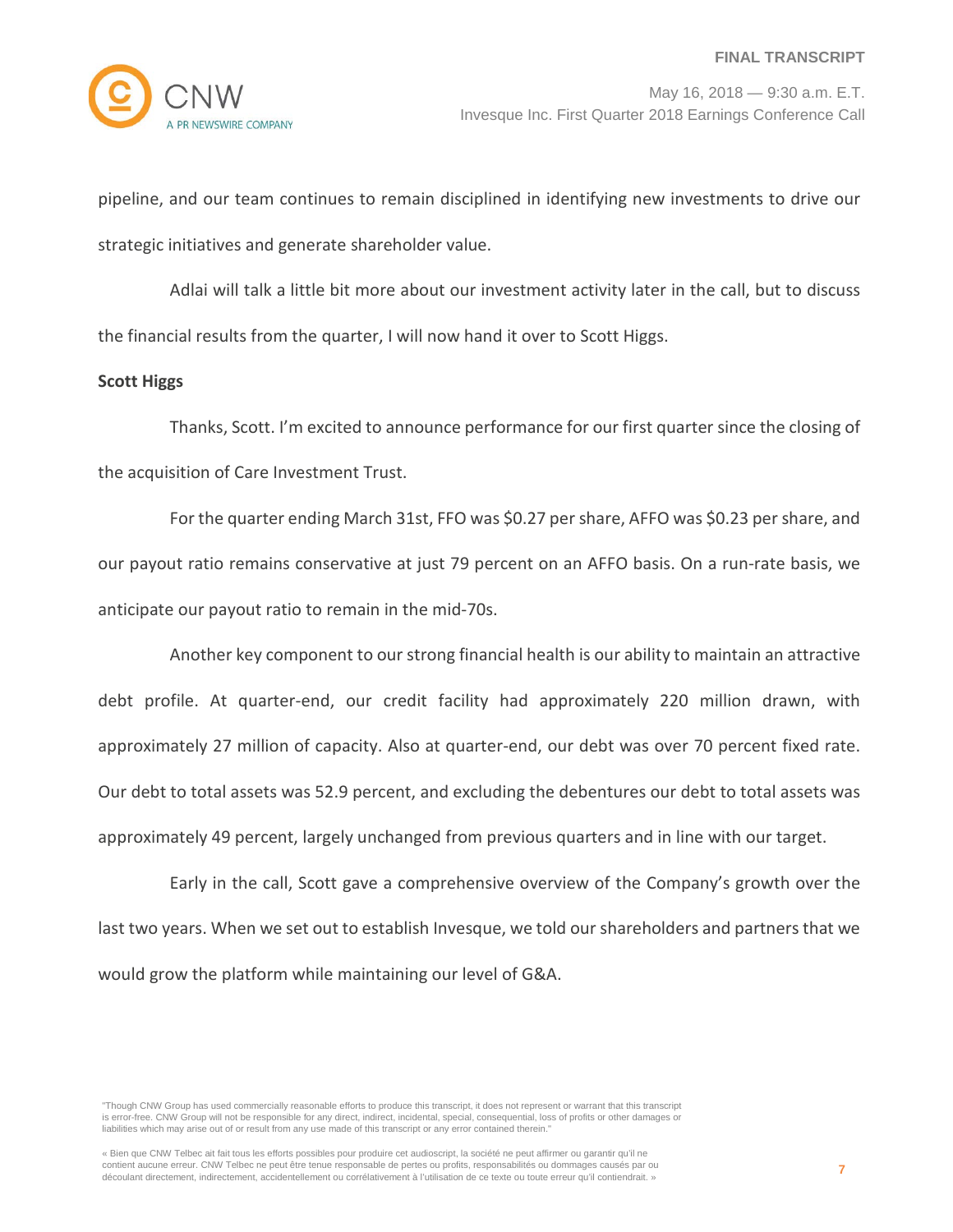

I'm happy to say that we've executed again. For the quarter, our G&A costs were just 23 basis points of our total assets, which is roughly a 12-basis- point reduction from the same quarter last year. Based on our current infrastructure, we believe we can continue to scale the platform at the lower G&A level.

Operating partners continued to perform at the facility level. At quarter-end, on a trailing 12-month basis across the stabilized portfolio, our occupancy is largely unchanged at 85 percent, and our EBITDAR and EBITDARM coverage ratios remain largely unchanged at 1.2 and 1.6 times respectively.

Finally, let me recap some of the details around the preferred equity private placement I spoke about on the last call. As previously mentioned, we received a commitment for 71.5 million in a convertible preferred equity structure. This capital commitment was spread across three tranches. The first tranche was 26.5 million and funded in December. Second tranche was 30 million and funded in February. Third tranche funded at the end of March, resulting is gross proceeds of 15 million.

We're very pleased with the terms, including the 5.65 percent coupon rate, and the accreting of dividends into the conversion feature of the instrument, which provides cash flow stability and does not affect the cash flow available for our common shareholders. Further, this preferred equity structure highlights our ability to creatively source capital, as well as enhance the balance sheet and liquidity of the Company.

"Though CNW Group has used commercially reasonable efforts to produce this transcript, it does not represent or warrant that this transcript is error-free. CNW Group will not be responsible for any direct, indirect, incidental, special, consequential, loss of profits or other damages or liabilities which may arise out of or result from any use made of this transcript or any error contained therein."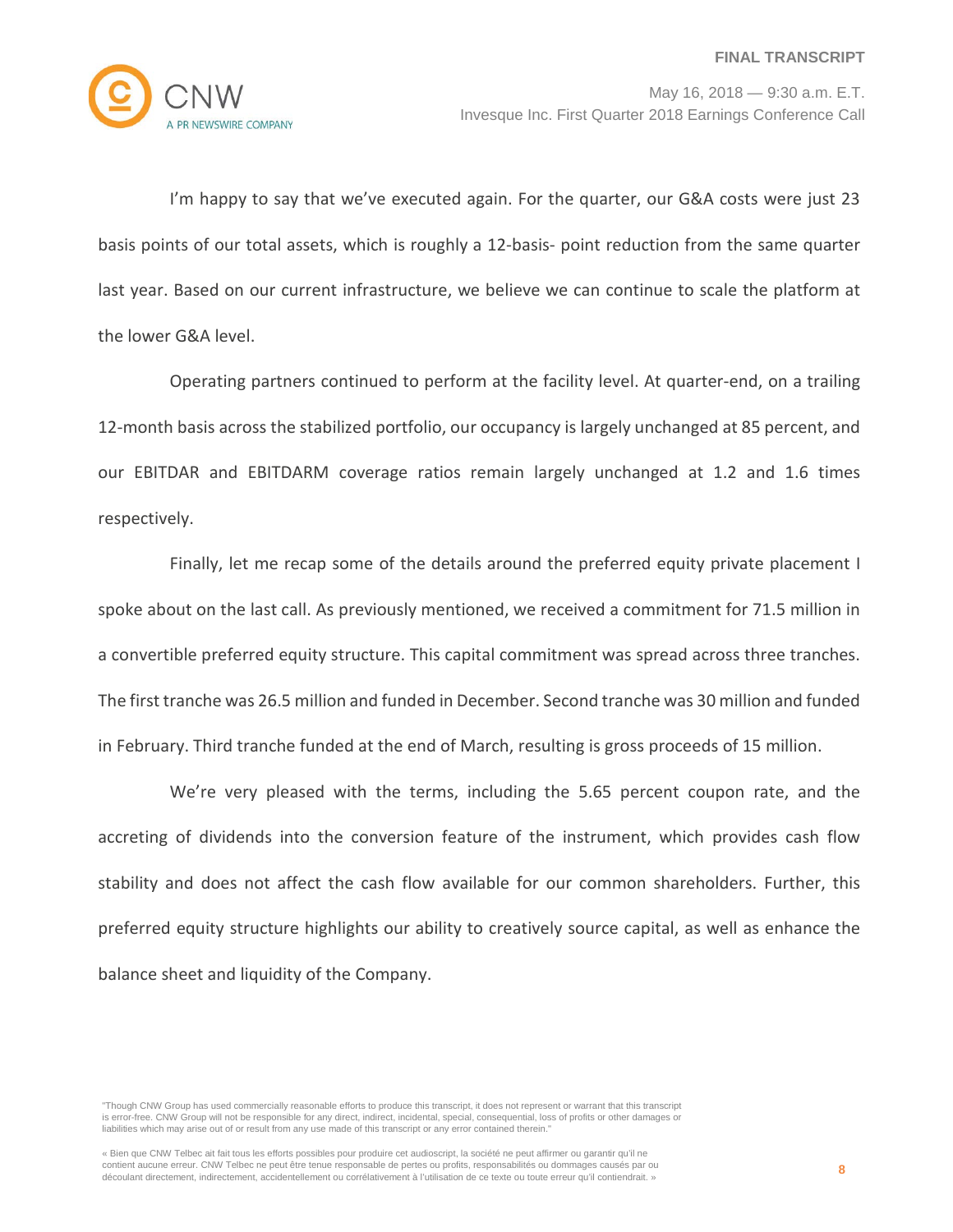

I'd like to echo Scott's previous comments surrounding the partnership with Ellipsis. Investment and development has always been a strength of the team, and I'm very excited to see that portion of our portfolio grow.

I'd now like to hand it over to Adlai to talk some more about investments and our future opportunities.

**Adlai Chester** — Chief Investment Officer, Invesque Inc.

Thanks, Scott. We've been very active the past few quarters, and we continue to see lots of opportunity to continue to drive growth.

Before I recap the most recent transaction we've closed, I'd also like to welcome Azin, Adam, Bryan, and Lis to the Invesque family.

In the first quarter, we closed on the acquisition of Care Investment Trust, doubling our portfolio by facility count. Subsequent to the end of the first quarter, we closed the previously announced acquisition of Mohawk Medical Properties REIT.

The Mohawk portfolio is a group of 14 medical office buildings, making up over 545,000 square feet, located in Canada and the United States. We purchased the portfolio for approximately \$138 million. The Mohawk acquisition has already started to bear fruit in the form of potential bolton investment opportunities to continue to grow that platform.

Our pipeline of MOB investments continues to grow with opportunities in the cap range of 7 percent to 8 percent.

<sup>&</sup>quot;Though CNW Group has used commercially reasonable efforts to produce this transcript, it does not represent or warrant that this transcript is error-free. CNW Group will not be responsible for any direct, indirect, incidental, special, consequential, loss of profits or other damages or liabilities which may arise out of or result from any use made of this transcript or any error contained therein."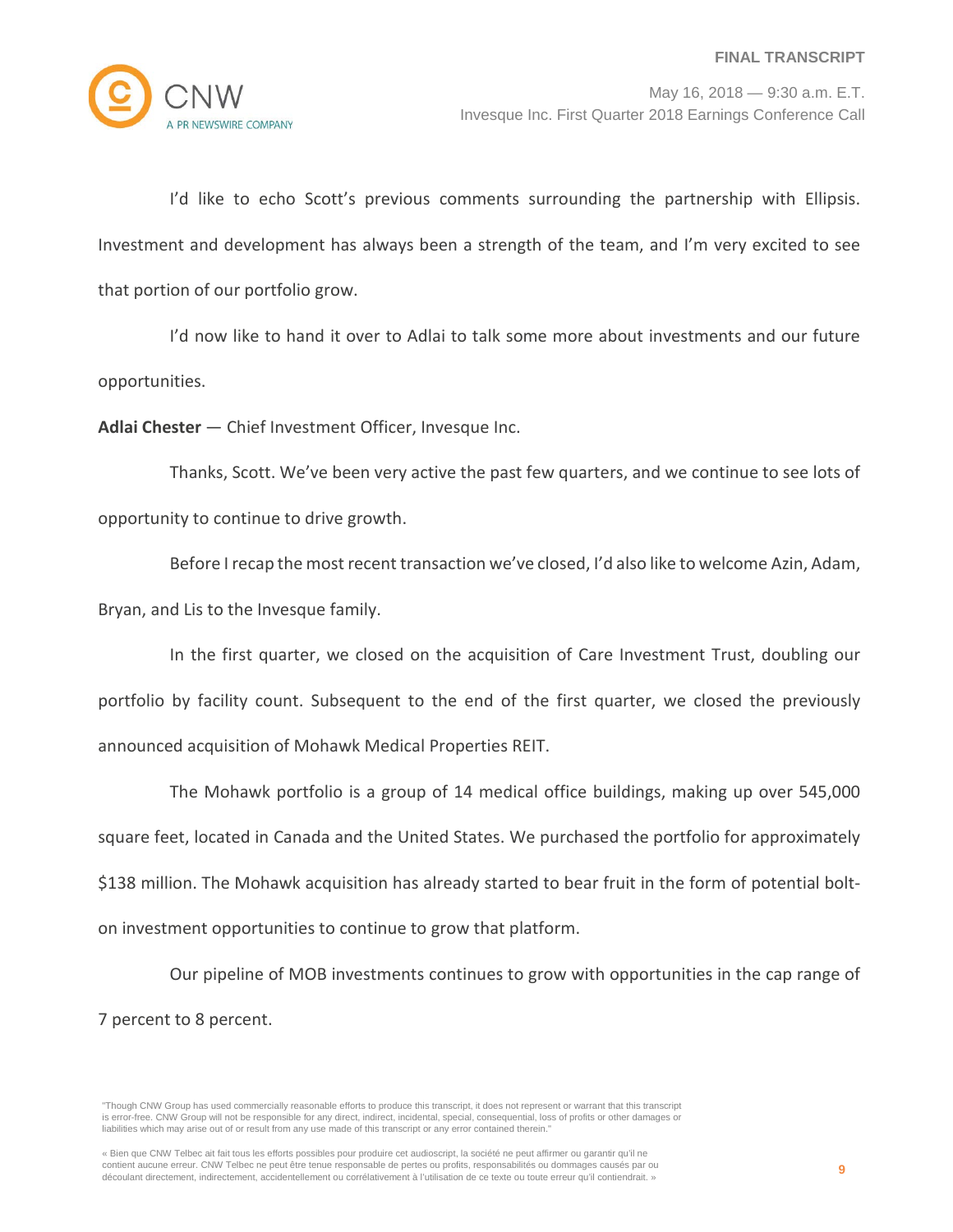

In addition to core investments, we're exploring various value-add opportunities. These investments range in strategy from management improvements, capital improvements, potential expansions, or tenant enhancements. We're excited to explore these opportunities and expand that piece of the portfolio to produce additional shareholder value.

On the last call, we spent some time discussing the closing of our largest investment, the acquisition of Care Investment Trust. The addition of the 42 properties and nine operators has enhanced our internal base for organic growth. Adam and his team have been working to create a comprehensive strategic plan to identify opportunities within that base to help our operating partners grow and expand.

We aim to be the preferred partner for our operators. To be that partner of choice, we are constantly exploring opportunities to be supportive, including structured CapEx programs, expansion investments, investments into new development, and working capital loans.

We now have several partnerships across numerous disciplines, focused on growing and expanding their respective platforms. The aging population is not changing any time soon, and the macro environment remains strong.

With partnerships in skilled nursing, senior housing, development, and medical office buildings, we obtain real-time industry insights and a very consistent flow of new investment opportunities. Our team has and will remain disciplined in our deal sourcing, underwriting, and opportunity validation, to help build a forever portfolio.

<sup>&</sup>quot;Though CNW Group has used commercially reasonable efforts to produce this transcript, it does not represent or warrant that this transcript is error-free. CNW Group will not be responsible for any direct, indirect, incidental, special, consequential, loss of profits or other damages or liabilities which may arise out of or result from any use made of this transcript or any error contained therein."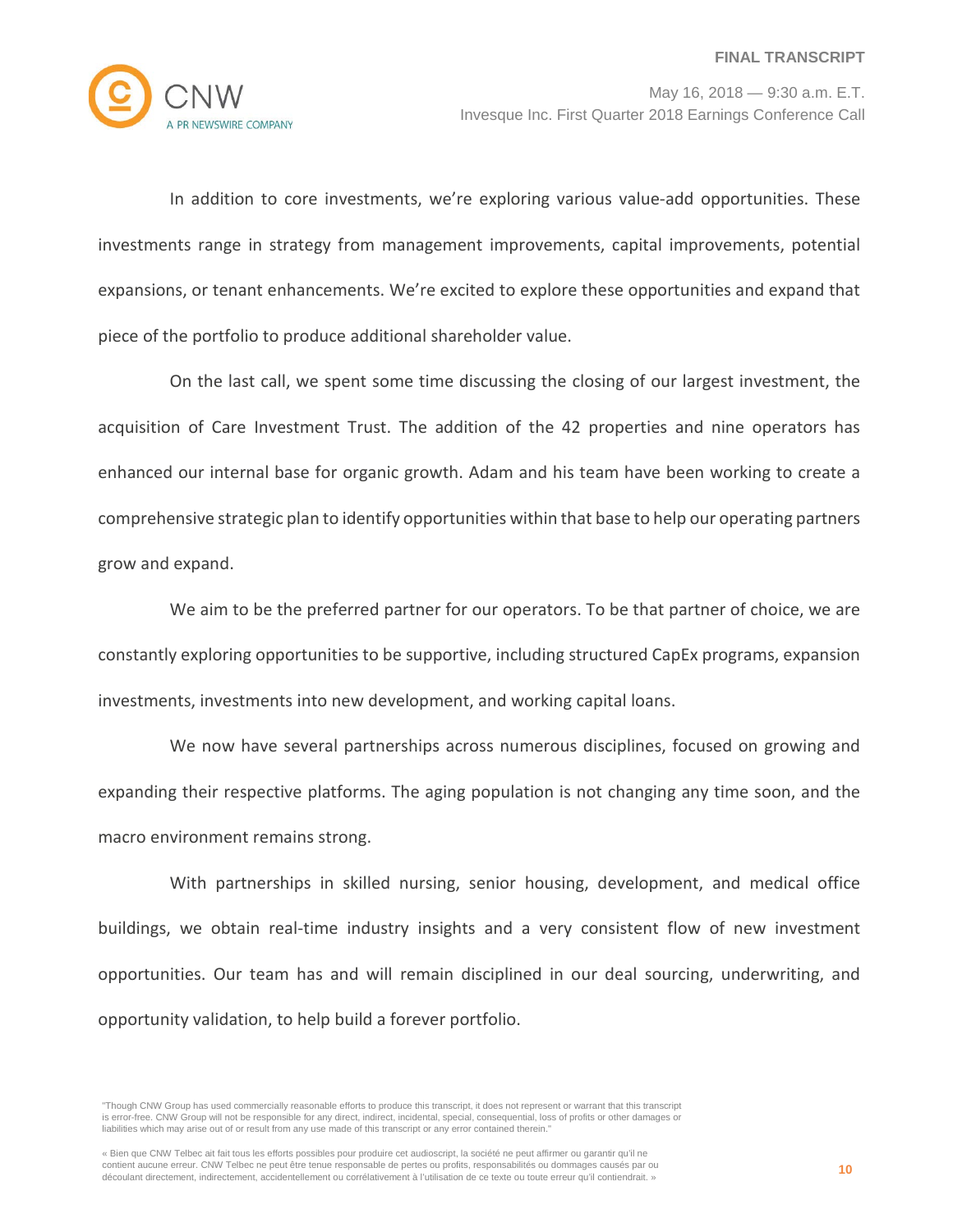

With that, I'd like to thank everyone for joining the call, and I will now open the line for questions.

# **Q&A**

#### **Operator**

And thank you. If you do want to ask a question, press \*, 1 on your telephone keypad.

Our first question comes from Mark Rothschild of Canaccord. Mark, your line's open.

# **Mark Rothschild** — Canaccord

Thanks, and good morning, guys. In regards to the Ellipsis deal, can you just maybe give a little bit more information on the types of yields we're expecting? And also the quantum of investment you could see this being over the next few years? And how is that structured, as far as future developments that they would start? Would you be funding development costs?

#### **Adlai Chester**

Yeah. So good question. So with it being senior housing and MOB, we would expect in that 7 to 8 percent in terms of cap rates. We're seeing, in the skilled nursing sector, the 8 to 9 percent, but Ellipsis is focused on senior housing and medical office.

Future opportunities, they currently have five projects, call it roughly \$50 million worth of development. I think you could see somewhere between around 40 million to \$50 million a year potential opportunity. I think you'll see the structure very similar to what we've done in the past. We

<sup>&</sup>quot;Though CNW Group has used commercially reasonable efforts to produce this transcript, it does not represent or warrant that this transcript is error-free. CNW Group will not be responsible for any direct, indirect, incidental, special, consequential, loss of profits or other damages or liabilities which may arise out of or result from any use made of this transcript or any error contained therein."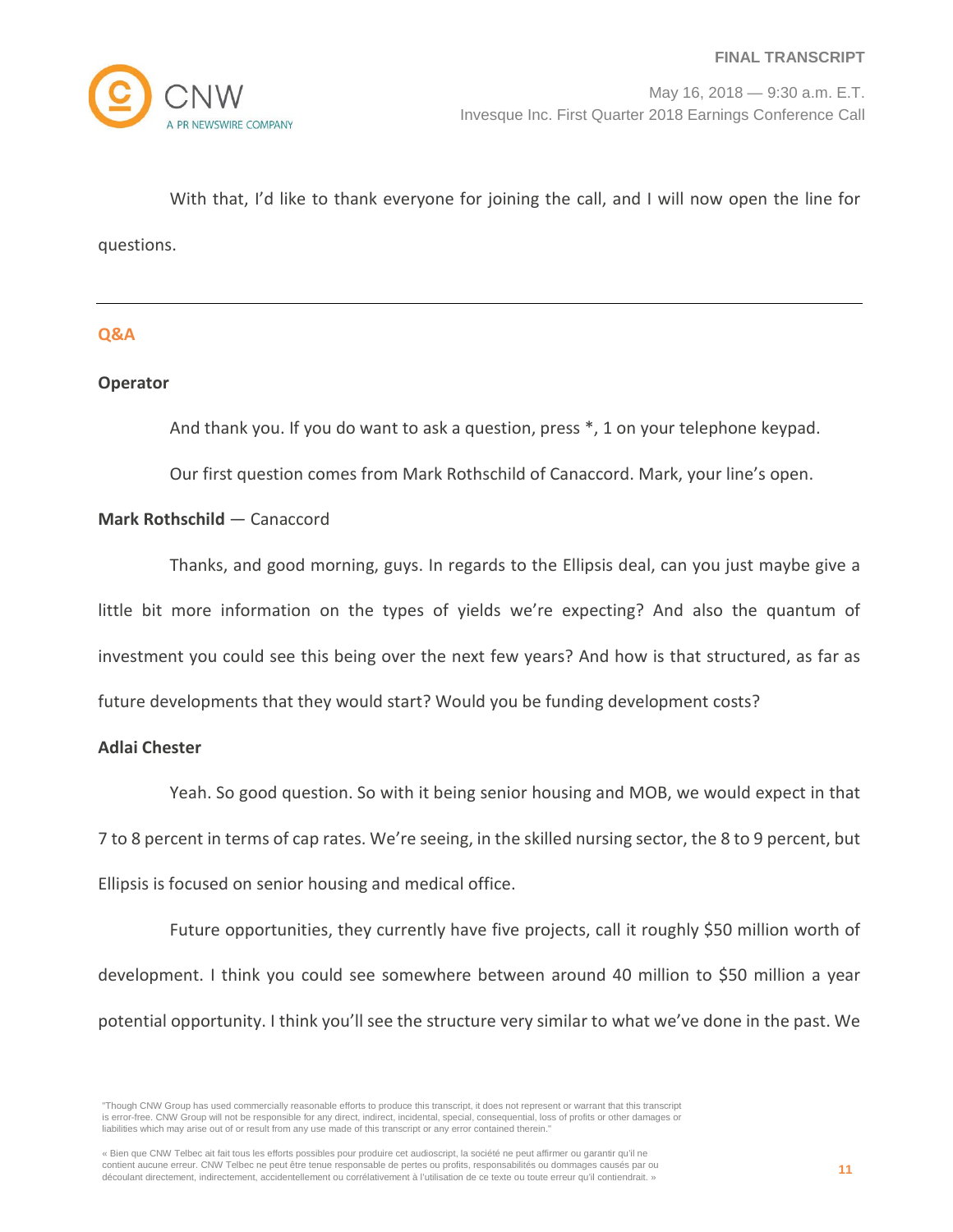

love the mezz structure, where we invest mezz with the right to purchase. So the majority of what we do will be in that, from that perspective.

### **Mark Rothschild**

Okay. And then my only other question, just in regards to the cap rate that you have in your disclosure to value your properties. It changed a little—went up a little. Is that just a function of acquisitions? Or did anything change in any specific properties or markets?

# **Scott Higgs**

Yeah. Mark, it's primarily just a function of the acquisition, and it's really predominantly with

the Care IT portfolio and the range of different properties and investments in that portfolio.

# **Mark Rothschild**

Okay. Great. Thank you very much.

#### **Operator**

Our next question comes from Stephane Boire from Echelon Wealth Partners. Stephane,

your line's open.

# **Stephane Boire** — Echelon Wealth Partners

Thank you. Good morning. Just wondering, could you give us a little bit more details on your strategy regarding the renewal of your mortgages expiring this year? I mean, it looks quite substantial at this point. And was wondering, what you expect in terms of a rate? Or what—yeah. What are your expectations that you might get on the renewals?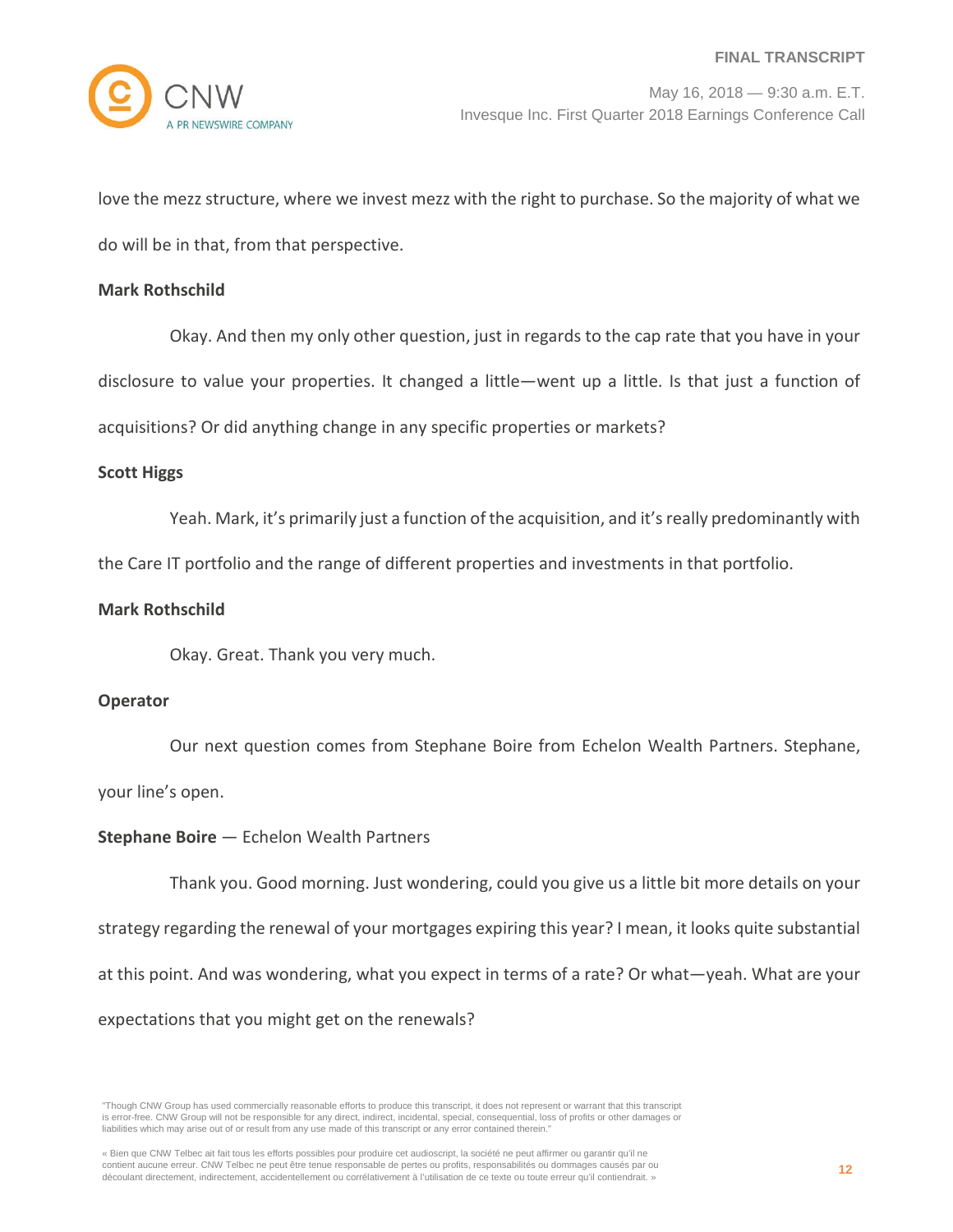

#### **Scott Higgs**

Sure. So largely, the function of the current balance is acquisitions, and assumed debt is part of those acquisitions. It's a forefront piece of our strategy to refinance those. And in terms of a—so I guess first of all, I don't anticipate any issues with those. We're in active discussions today on basically all of those. And from an interest rate perspective, I think you can anticipate a similar rate that what we have running today, on an average basis, for those refinancings as well. So in the mid-4s.

#### **Stephane Boire**

Mid-4. Okay. Okay. And just a quick one on the Keepsake. When do you expect to execute on this one?

### **Scott White**

I'd say some time over the next quarter or two, and I'm being a little bit vague just because we're trying to get everything lined up. Just as a reminder for those that don't remember the Keepsake story, Keepsake was part of the original IPO portfolio—a fairly small asset, by the way, that we love. I mean, we're ready to own it this afternoon if we can get all our documentation in order.

The State of New York needed to transfer the licence, so to speak, as part of that acquisition, and the State of New York does not move very quickly. Here we are, almost two years post-IPO, and they have finally formally approved the licence transfer. So now that the licence has been transferred, we're lining up the debt and getting all of our ducks in a row, so to speak.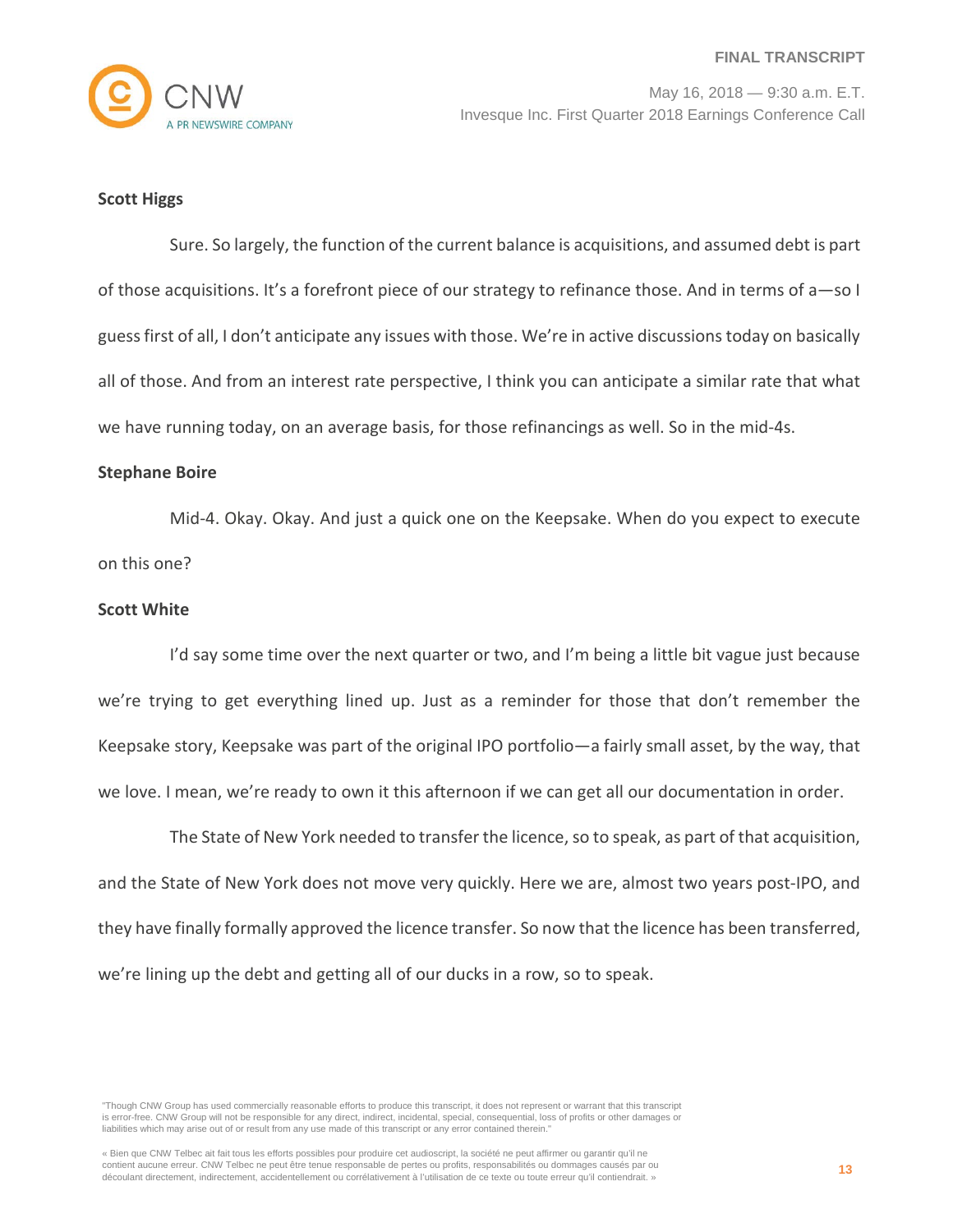But we couldn't do that for the last two years because we had no idea when it would be approved. So it is now approved. It is now with us to move the ball forward. If not, Q3 is probably a reasonable timeline, to be honest with you.

#### **Scott Higgs**

I think that's right.

# **Stephane Boire**

Okay. Okay. That's good. So it should close before the end of the year?

### **Scott White**

Yes. Yes. It'll close before the end of the year.

#### **Stephane Boire**

Okay. Okay. Perfect. And on the partnership front. How many more partnerships should we

expect this year? And, I mean, what's your current pipeline in this regard today?

# **Adlai Chester**

Yeah. So one of the things that we want to be cognizant of—if a year from now, we have 50

operating partners, that would be problematic from my perspective. We want to continue to enhance

the existing partnerships.

With that said, our pipeline is still robust. If you look at us for the last four or five years,

we've typically acquired between 300 million to 400 million a year. Obviously, we already hit that this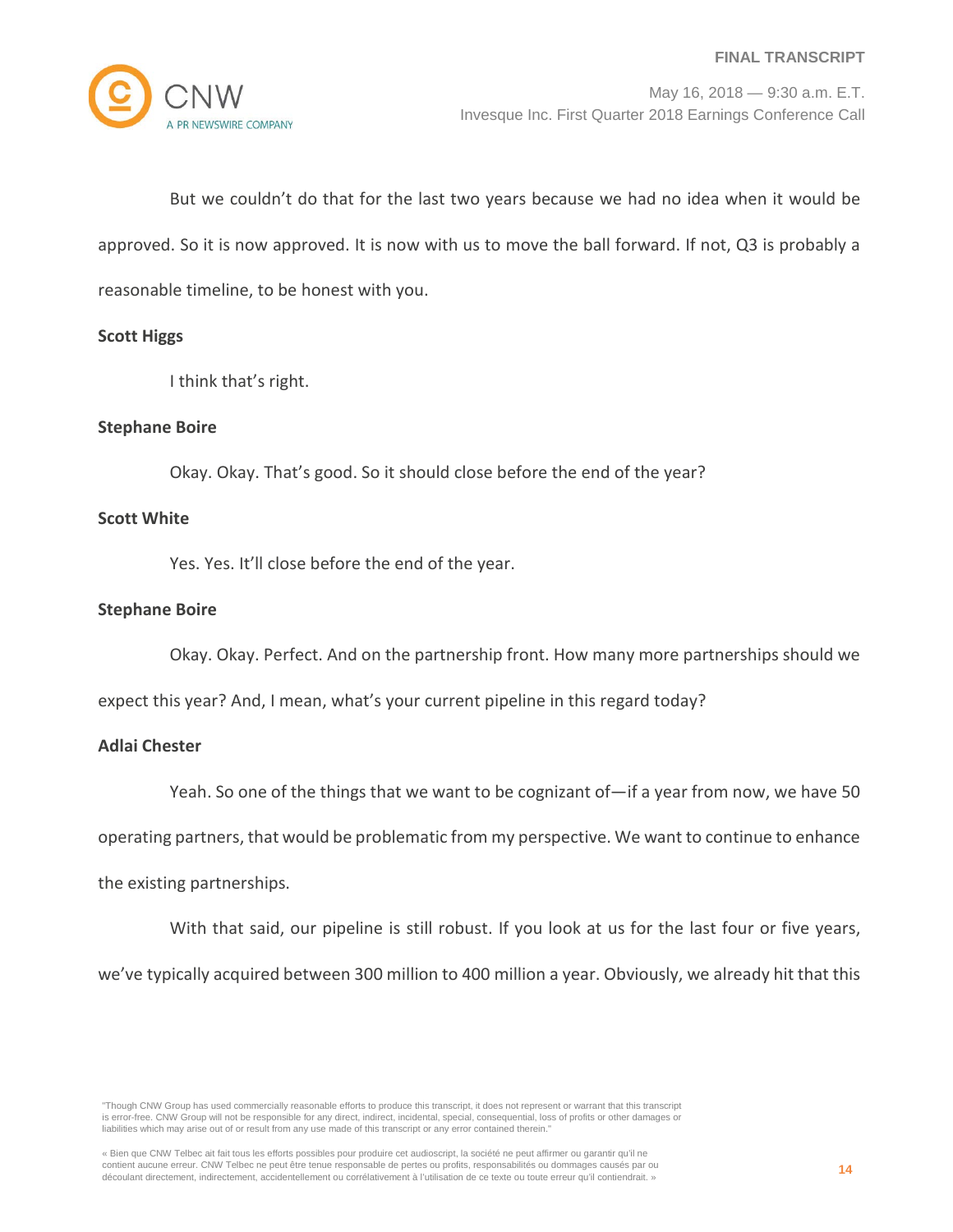year, but the pipeline's there with new operators. I wouldn't expect it exceeding 30, as an example, but increasing from 20 is very possible over the next 6 to 12 months.

### **Stephane Boire**

Okay. And how about your developers partnership?

### **Scott White**

You know, that's a great question. I'm hard pressed to give a number. I can tell you we're having a half a dozen conversations right now with various developers. We love that part of the strategy. You should definitely expect to see more of that going forward.

But like the opportunities for acquisitions, we want to be partnered with the right developers. This is not a story about getting as many partnerships as possible, about getting as many assets as possible. It's a story about getting it right, so we've been very disciplined. There's lots of developers out there, hundreds quite frankly, that are in this space, small developers, and last thing we want to do is partner with the wrong developer.

We spent a significant time diligencing Ellipsis. We know a lot of the Ellipsis principles well, and this is a solid group. We're very proud to be partnered with them. I think, if I had to venture a guess, and I had to put a number out there, I'd like to see at least one or two more this year. But if we get more opportunities, these are great for us.

I don't think Adlai did it enough justice when he explained what this opportunity presents for us. We now have the exclusive right to their pipeline indefinitely. However, and this is a key

<sup>&</sup>quot;Though CNW Group has used commercially reasonable efforts to produce this transcript, it does not represent or warrant that this transcript is error-free. CNW Group will not be responsible for any direct, indirect, incidental, special, consequential, loss of profits or other damages or liabilities which may arise out of or result from any use made of this transcript or any error contained therein."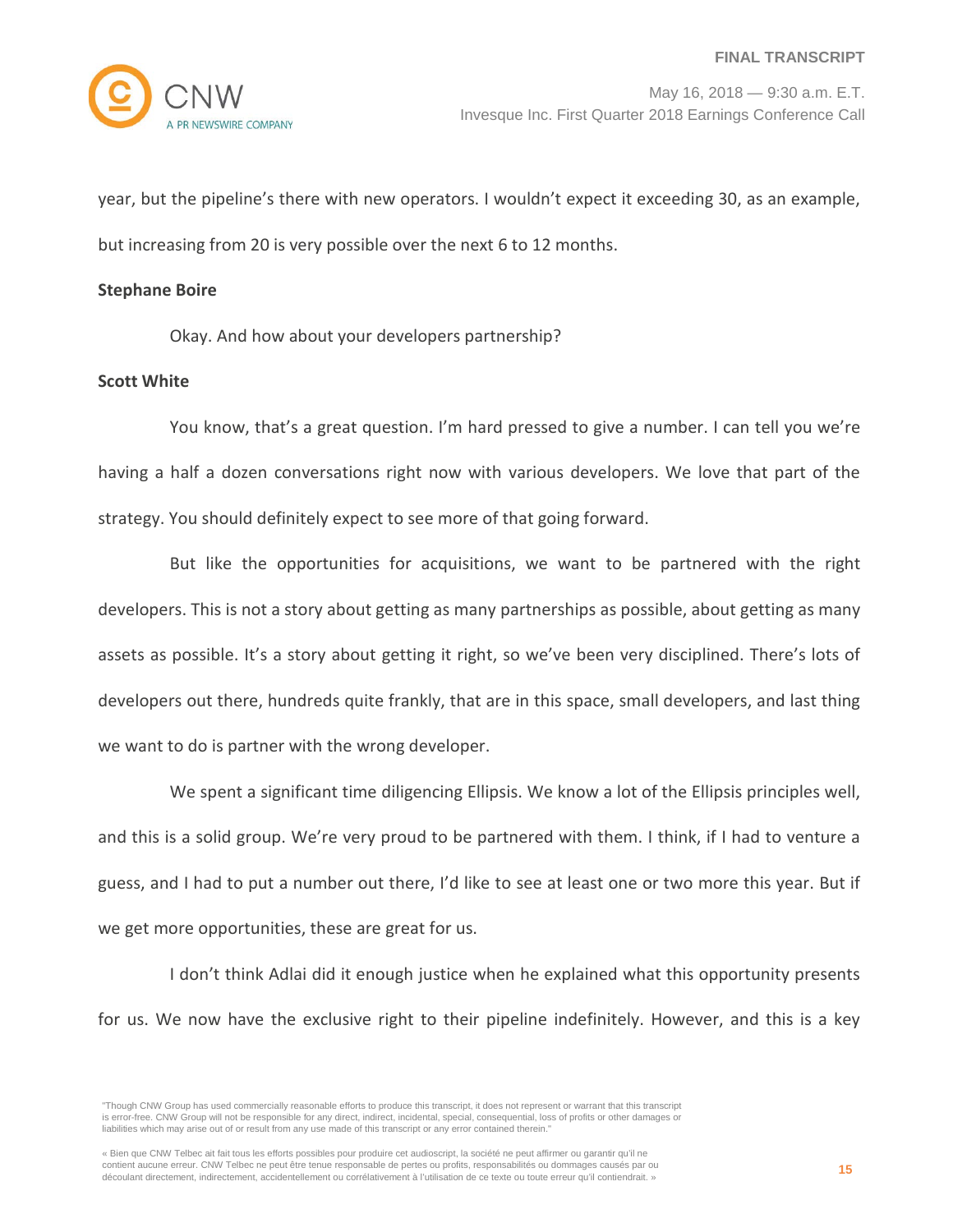

component to this, we have no obligation. We don't have to do a single thing with Ellipsis. If we just decide we don't have access to capital, it doesn't fit into our portfolio, timing isn't right, we don't like the asset, we're not obligated.

If we like the asset, then we have the right to either 1) as Adlai explained, invest mezzanine or preferred equity or something small in the development. We're not going to take on significant early stage development risk, to be very clear.

Historically, we've invested a few million dollars as mezz—nice-yielding mezz by the way. Our historical norm around mezz—and I don't want to necessarily commit this will absolutely be on a go-forward basis. But historically, we've been in the 12 to 14 percent yield category on mezz. That's very nice paper that we like to have in our portfolio.

And then we have clear visibility on a long-term pipeline where we could look at and say, all right, so Ellipsis, five projects under development right now. We know one will be completed next quarter. We know another one will be completed the following quarter. We know two will be completed in Q1 of next year. And we can start to line up our pipeline and think about, okay, we think this'll fit, that won't fit. So a long answer to your question, but I hope you can appreciate that we're pretty excited about development partnerships, particularly Ellipsis.

# **Stephane Boire**

"Though CNW Group has used commercially reasonable efforts to produce this transcript, it does not represent or warrant that this transcript is error-free. CNW Group will not be responsible for any direct, indirect, incidental, special, consequential, loss of profits or other damages or liabilities which may arise out of or result from any use made of this transcript or any error contained therein."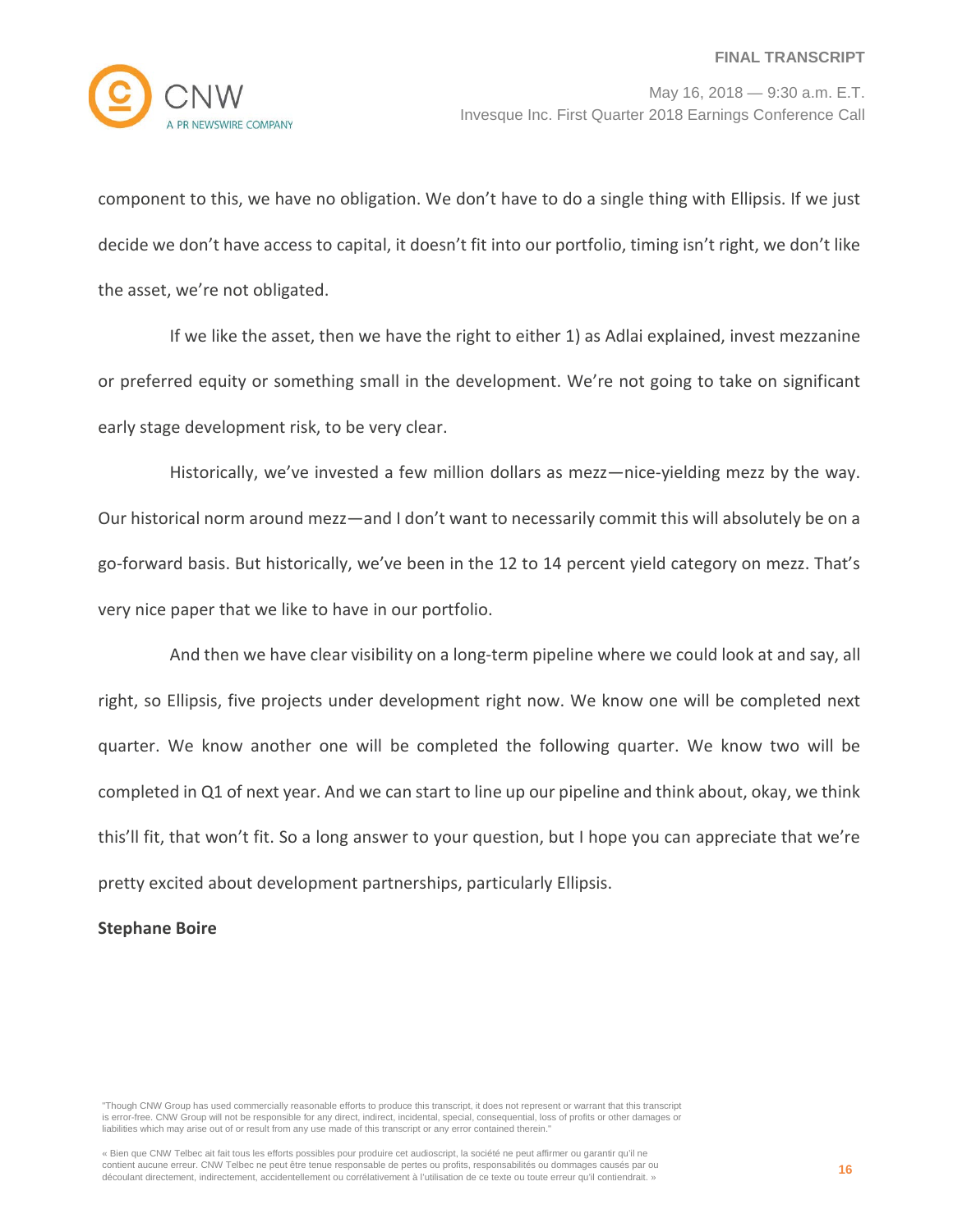

Absolutely. I appreciate the details. Thank you. And lastly in terms of G&A. I know it was mentioned earlier that obviously you want to keep it as low as possible. But is the 90 to 100 bips to total assets still sustainable, given your recent and future acquisitions?

### **Scott Higgs**

Yeah. Absolutely. Absolutely. I think the team that we've got now and the platform that we have is at a sustainable level to continue to grow the asset base. And if you think about our business of buying assets for triple-net leases, it's a very scalable business and scalable platform that we've built.

**Stephane Boire**

Okay. That's great. All right. Thank you. I have no more questions. Thanks.

#### **Scott White**

Thanks so much.

# **Operator**

And your next question comes from Richard Benedict from Raymond James. Richard, your

line's open.

**Richard Benedict** — Raymond James

Thank you. Good morning.

# **Adlai Chester**

Good morning.

"Though CNW Group has used commercially reasonable efforts to produce this transcript, it does not represent or warrant that this transcript is error-free. CNW Group will not be responsible for any direct, indirect, incidental, special, consequential, loss of profits or other damages or liabilities which may arise out of or result from any use made of this transcript or any error contained therein."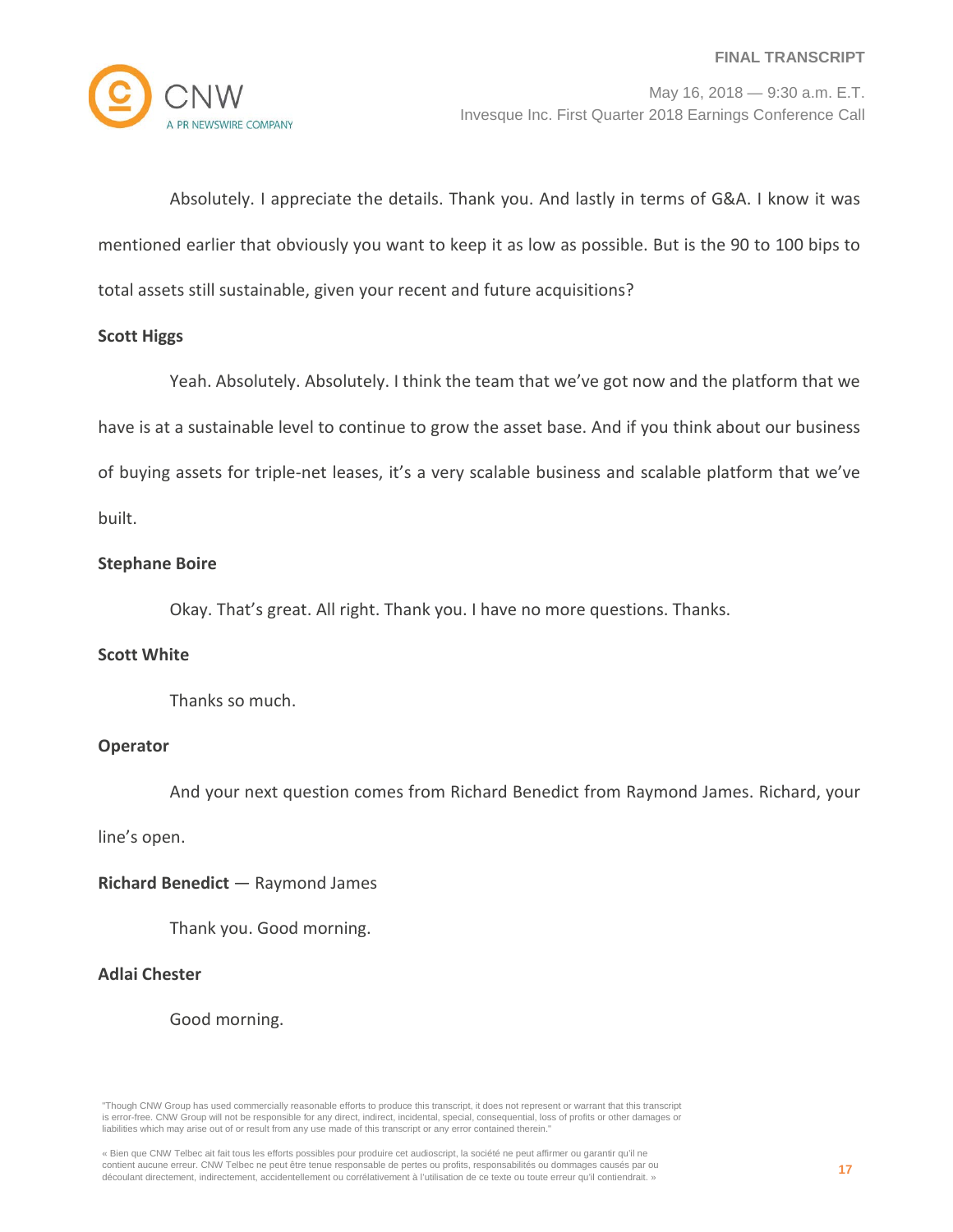

# **Scott Higgs**

Good morning.

# **Richard Benedict**

All right. Quick question on the Mohawk deal. By my calculations, you would have issued

about 35 million shares. Is that right?

# **Scott Higgs**

\$35 million worth of shares, yes. That's approximately correct.

### **Scott White**

Dollars not shares.

# **Richard Benedict**

So how many shares would you have issued on it then?

#### **Scott Higgs**

We issued them at 9.75 per share.

# **Richard Benedict**

Okay. So regardless, I'm just looking at the daily trading in your stock, and you're going to

have a lot of stock, newly issued shares out there. Do you have any lock-up agreements with the

principals or any other parties?

# **Scott White**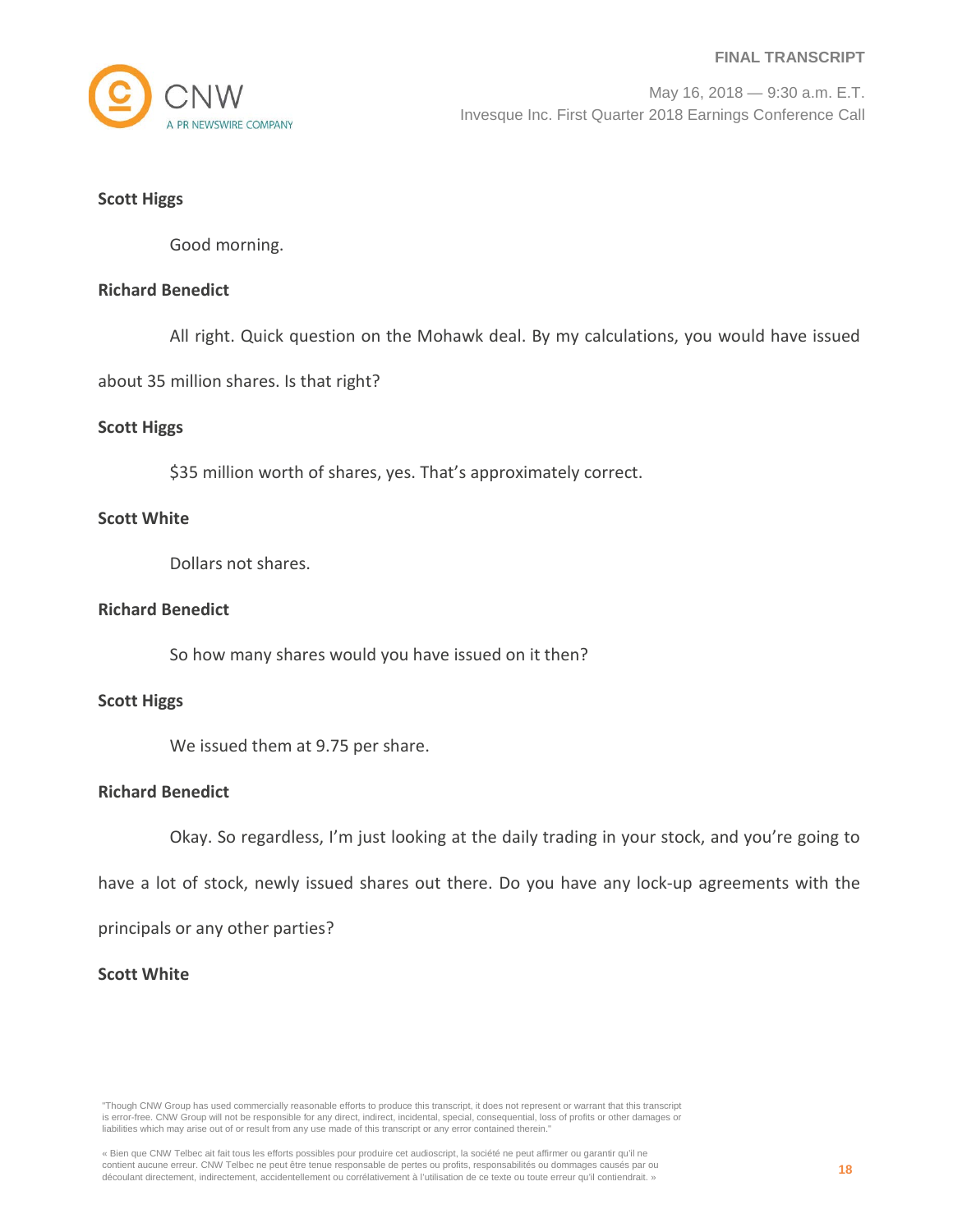

Yeah. So we do have a lock-up agreement with the two principals in Mohawk, our partners Andy and Sean. And the fact that we mention them in our earnings call should give you some indication of how important that relationship is to us. They are locked up. The other shareholders are not locked up.

Now I'll be honest with you. We actually looked at it as a real positive opportunity for us to expand our shareholder base. The Mohawk investors, I think, have been with Mohawk for a few years right now. They've, I think, generally been pleased with their Mohawk investment. Now they have exposure to a much broader platform and the ability to grow with us.

Those shares were issued probably 10, 11 days ago, and we haven't seen massive trading out of it. I actually think, the flip side, we've seen more volume and our stock has held pretty strong. So I think what it has done for us, which is something we've been trying to do, is create some volume in the market, create buying opportunities for buyers that hopefully want to get into our name and give us a chance to get out and tell our story to more and more people.

One of the things that Mohawk provided us which is really exciting is we have now done one or two calls with some of their investors, and we have another one scheduled later this week where we're getting out, and we're telling our story. So here's a chance to have a new investor base in an efficient way. Overnight, we picked up a few hundred more investors that we hope will be long-term partners with us.

# **Richard Benedict**

<sup>&</sup>quot;Though CNW Group has used commercially reasonable efforts to produce this transcript, it does not represent or warrant that this transcript is error-free. CNW Group will not be responsible for any direct, indirect, incidental, special, consequential, loss of profits or other damages or liabilities which may arise out of or result from any use made of this transcript or any error contained therein."

<sup>«</sup> Bien que CNW Telbec ait fait tous les efforts possibles pour produire cet audioscript, la société ne peut affirmer ou garantir qu'il ne contient aucune erreur. CNW Telbec ne peut être tenue responsable de pertes ou profits, responsabilités ou dommages causés par ou découlant directement, indirectement, accidentellement ou corrélativement à l'utilisation de ce texte ou toute erreur qu'il contiendrait. »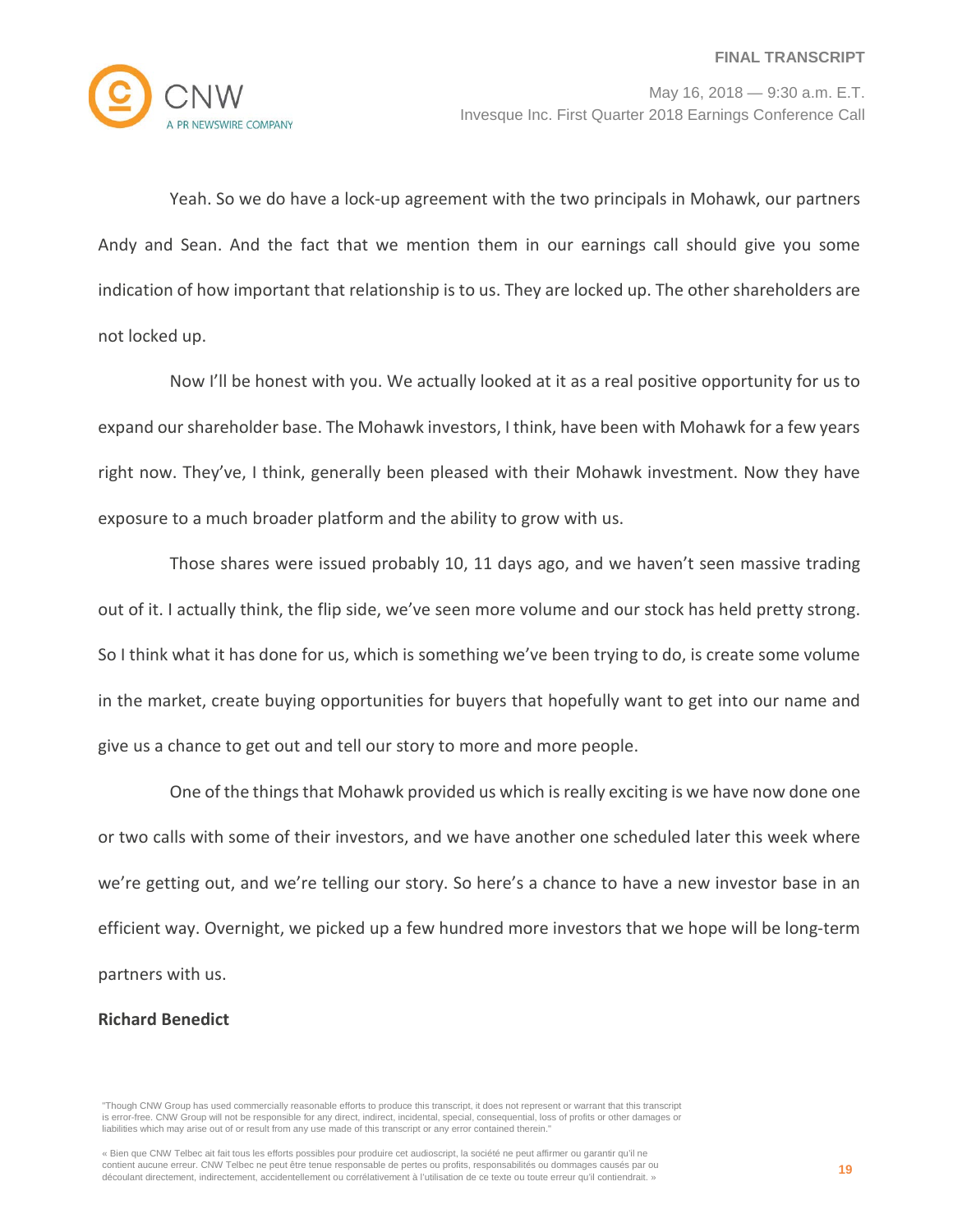

That's interesting. And just one other quick question I was thinking about as I was listening

to you guys. The convertible debt that you've been issuing to finance some of your acquisitions, is

that carried as equity or debt on your balance sheet?

### **Scott Higgs**

The convertible preferred is carried as equity.

#### **Richard Benedict**

That's what I thought. Okay. Basically, thank you very much.

#### **Adlai Chester**

All right. Thank you.

# **Scott White**

Thanks so much.

#### **Richard Benedict**

Okay. Bye.

# **Operator**

And your next question comes from Brad Sturges from Industrial Alliance. Brad, your line's

open.

#### **Brad Sturges** — Industrial Alliance

Hi, guys.

#### **Scott White**

"Though CNW Group has used commercially reasonable efforts to produce this transcript, it does not represent or warrant that this transcript is error-free. CNW Group will not be responsible for any direct, indirect, incidental, special, consequential, loss of profits or other damages or liabilities which may arise out of or result from any use made of this transcript or any error contained therein."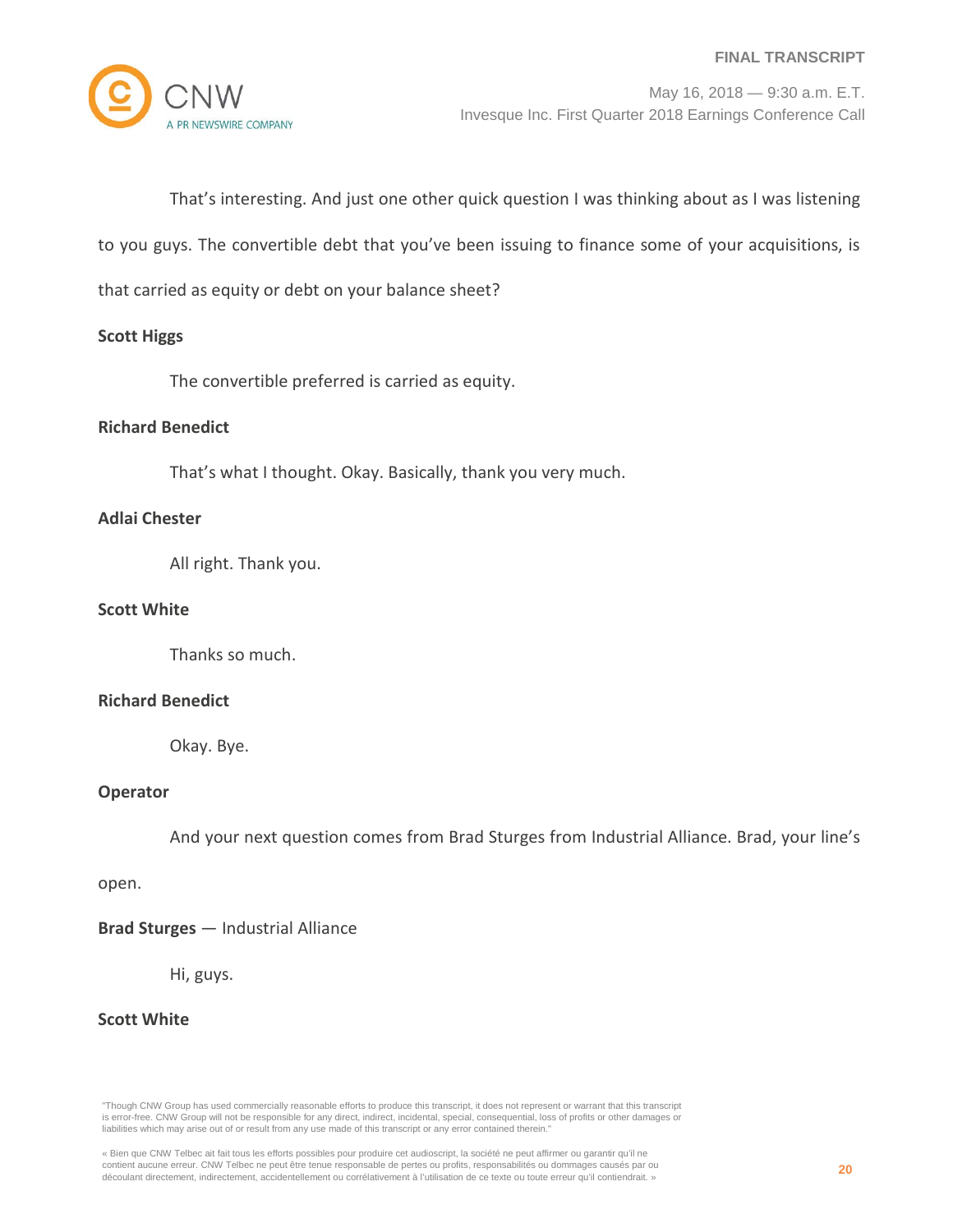

Hi, Brad.

#### **Brad Sturges**

Just to carry on, on the discussion on adding potentially more development partners, potentially maybe one or two more maybe later this year. I'm curious to know a little bit more about what you're looking for to add in that pipeline. Is it more geographic-based? Or is it relationships with existing tenants that you have? Is there certain metrics you're looking for to add to that pipeline right now?

# **Adlai Chester**

Yeah. No. It's a great question. So we are not in a hurry to invest in additional skilled nursing development. I won't say we'll never do it, but right now, we're targeting more the senior housing MOB development opportunities. We do like looking for the groups of—there's certain operators out there that we would love to have in our portfolio. So to the extent that we are finding developers that are partnering with those operators, that's intriguing to us.

And then to your point, geographical, we're not looking for necessarily rural or secondary markets. We want strong MSAs. And Ellipsis, as an example, is building in some strong MSAs that we're very comfortable with. So I think it's kind of a mixed bag, but you're exactly right. Operator and certain geographical locations is our focus.

# **Brad Sturges**

<sup>&</sup>quot;Though CNW Group has used commercially reasonable efforts to produce this transcript, it does not represent or warrant that this transcript is error-free. CNW Group will not be responsible for any direct, indirect, incidental, special, consequential, loss of profits or other damages or liabilities which may arise out of or result from any use made of this transcript or any error contained therein."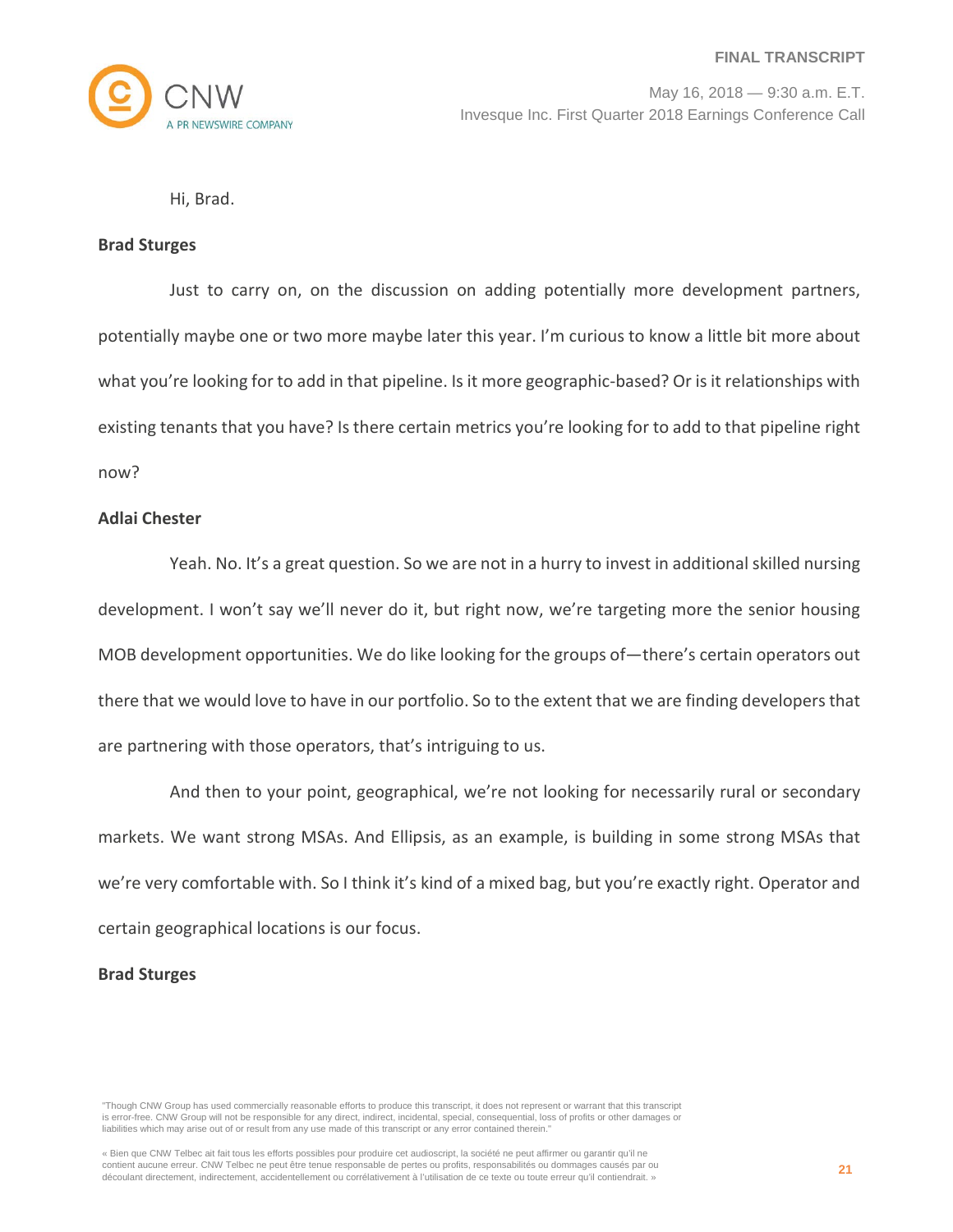

Right. And with Ellipsis projects right now, I think you said \$50 million. How far along is that pipeline right now? And when could we perhaps start seeing a stabilized asset being offered to the public co?

# **Adlai Chester**

Yep. Their first asset is going—that we have the opportunity to acquire—is opening in July of this year, so that one's soon. I wouldn't necessarily say we're going to buy it in July. To your point, we want to see how some of these assets perform. Then the next one I believe—next couple are, call it early to mid-'19. The MOBA will be done at the end of this year as well, and that asset's an interesting asset that we're intrigued with. And then I think the fifth one will be end of '19. So we have a pretty clear idea of the next five is all should be complete by 2019.

#### **Brad Sturges**

Okay. And then last question. You talked about working with your tenants for expansion. Is that existing assets in the portfolio? Or is that helping them find new sites for like a new community to be opened up and working with developers? Or perhaps it's a combination of both? Just trying to get a sense of what colour—or what that opportunity could look like, I guess, in the next year or two.

#### **Adlai Chester**

Yeah. It's absolutely both. So if you look at Autumnwood partnership as an example, we have two developments that we're partnering with them to expand—something we're very excited about.

<sup>&</sup>quot;Though CNW Group has used commercially reasonable efforts to produce this transcript, it does not represent or warrant that this transcript is error-free. CNW Group will not be responsible for any direct, indirect, incidental, special, consequential, loss of profits or other damages or liabilities which may arise out of or result from any use made of this transcript or any error contained therein."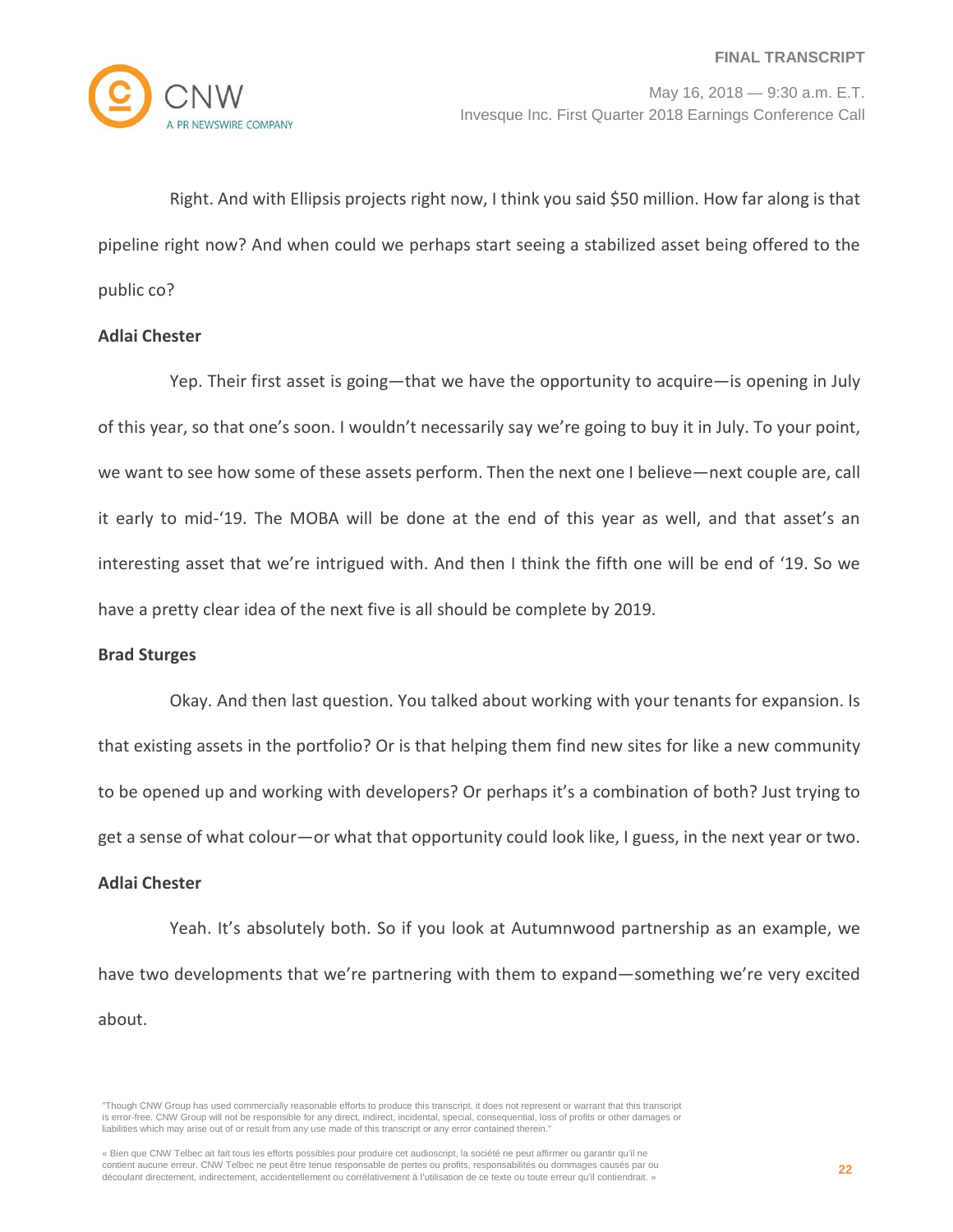You know, expanding existing facilities, improving existing facilities—the one thing that we've asked Adam to do as part of his first couple months is really take a look at across the portfolio and see which partners are excited about new development and potential acquisitions to add to the portfolio. And so we really see organic growth as a big part of our story over the next couple years.

# **Brad Sturges**

Okay. Great. Thank you.

#### **Scott White**

Thanks, Brad.

# **Operator**

And your next question comes from Chris Couprie from CIBC. Chris, your line's open.

# **Chris Couprie** — CIBC

Good morning, guys. So just circling back to Ellipsis. The press release said that there's projects active in Indiana and Michigan. Are there any other—are all—if you looked at these five assets, can you help us understand which ones are in which state? And then, Adlai, what's your kind of current involvement with Ellipsis?

### **Adlai Chester**

Yep. So there's three around the Indianapolis area, so there's one in Zionsville, one in Fishers, and one in Greenwood. So we'd say those are probably the three best markets in the Indianapolis area. There's one development in Grand Rapids, Michigan, and then the medical office

<sup>&</sup>quot;Though CNW Group has used commercially reasonable efforts to produce this transcript, it does not represent or warrant that this transcript is error-free. CNW Group will not be responsible for any direct, indirect, incidental, special, consequential, loss of profits or other damages or liabilities which may arise out of or result from any use made of this transcript or any error contained therein."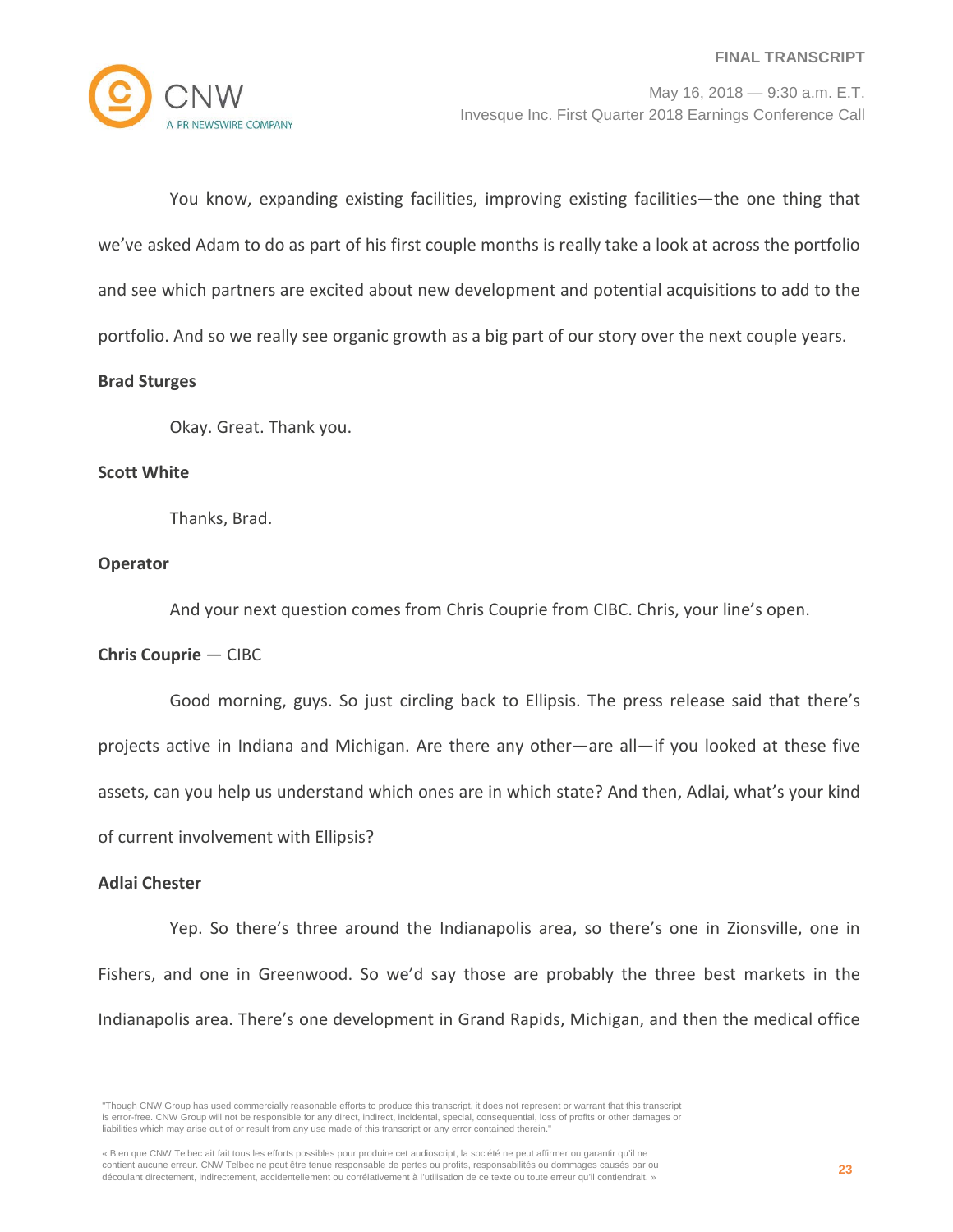**EWSWIRE COMPANY** 

May 16, 2018 — 9:30 a.m. E.T. Invesque Inc. First Quarter 2018 Earnings Conference Call

building in their portfolio is a triple-net lease with one of the Ascension hospitals and Witham Hospital out of Indiana, which are high-rated, credit-rated opportunities. So those are the five.

I have no relationship with Ellipsis. I was bought out a while back, which allowed us to partner with them post that.

# **Chris Couprie**

Got it. And then on the MOB side, in terms of Andrew and Sean, did they have any other MOBs that were outside of Mohawk that you guys would have access to? And then just in MOBs in general, where are you seeing the opportunities? More Canada? Or U.S.?

# **Scott White**

Yeah. So they do not own any other MOBs. However, they have a very nice, robust pipeline that we have exclusive access to. In fact, they've brought us very specific transactions. It's more than a pipeline; there's real transactions that we're looking at.

In terms of the growth opportunities, I think it's both at the moment. It's probably more the U.S. than in Canada, but I think there's vast opportunities in both. One of the things that excited us about this, and Andy and Sean actually—this is such an important part of our platform; they actually presented to our board yesterday, and they were explaining how we fundamentally believe there is no one else really focused on these types of assets, aggregating them, and as a result, there's fairly limited competition.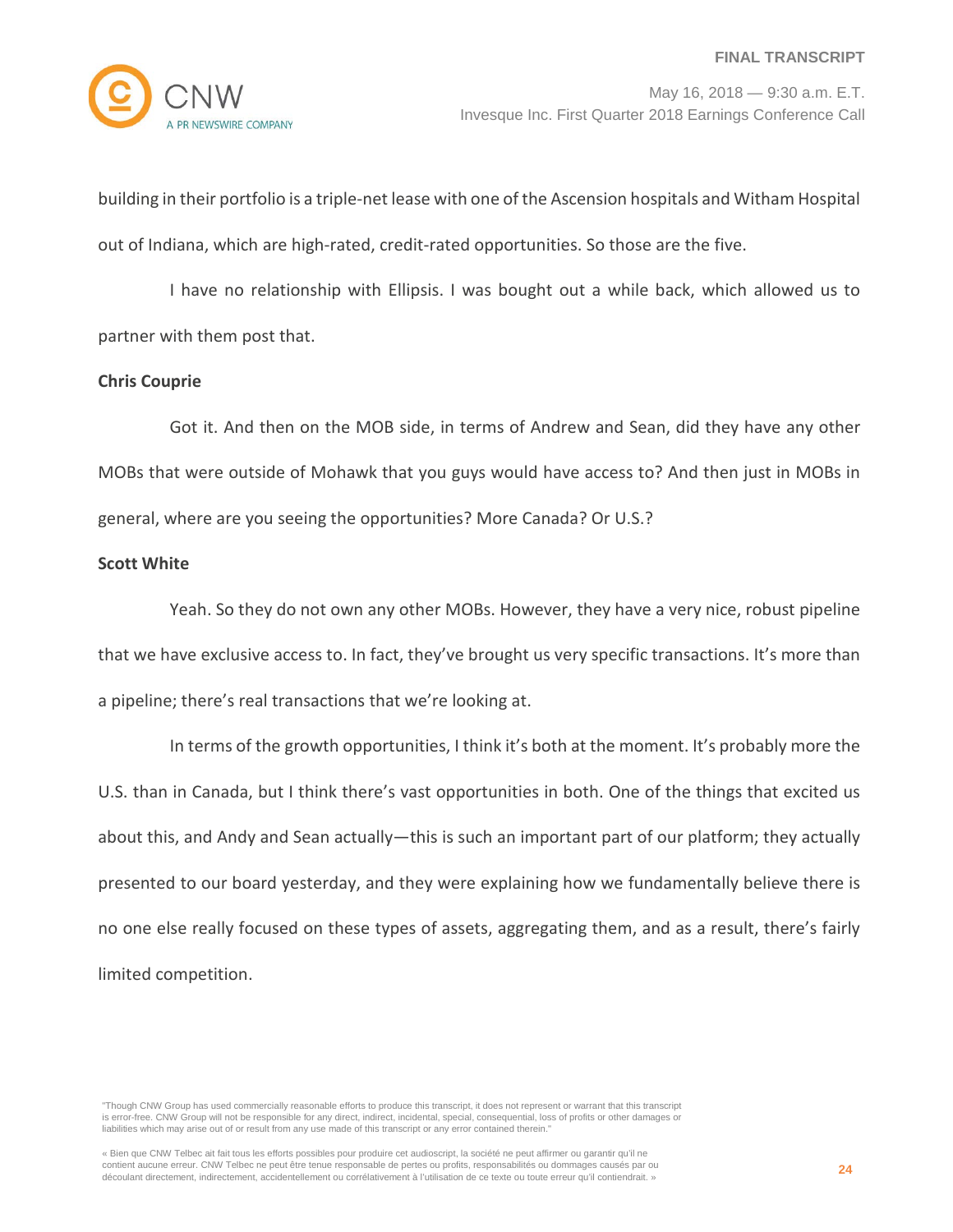

The types of assets that we're looking for right now are not a core focus of a lot of investors. They will be. There's no doubt in our mind. But today, as we stand here in the middle of 2018, they're not a core focus. So we want to be ahead of that. We don't want to be chasing what everyone else is chasing. We want to assemble that portfolio ahead of time.

# **Chris Couprie**

So would you characterize the MOB that you're focused on as kind of off-campus in—

# **Scott White**

Right.

# **Chris Couprie**

—kind of not centre-ice markets?

# **Scott White**

That's exactly right. That's exactly right. These are generally Class B, multi-tenant, offcampus facilities. Yeah. I mean that's it right down the fairway. There's lots of on-campus, singletenant, credit-rated types of MOBs that a lot of institutional capital is chasing. A very big deal got done in the U.S. last year with a fore-handle on it, a high fore-cap. That's not the types of things that we have a cost of capital to chase, nor do we want to. We don't have any competitive edge.

So what you've seen us do over the last two years is assemble a portfolio where we could bring something to the table to our—I like to tell everybody that whenever we look at transactions, it's got to work for both sides. There's no such thing as a one-sided transaction. So for us, this is an

<sup>&</sup>quot;Though CNW Group has used commercially reasonable efforts to produce this transcript, it does not represent or warrant that this transcript is error-free. CNW Group will not be responsible for any direct, indirect, incidental, special, consequential, loss of profits or other damages or liabilities which may arise out of or result from any use made of this transcript or any error contained therein."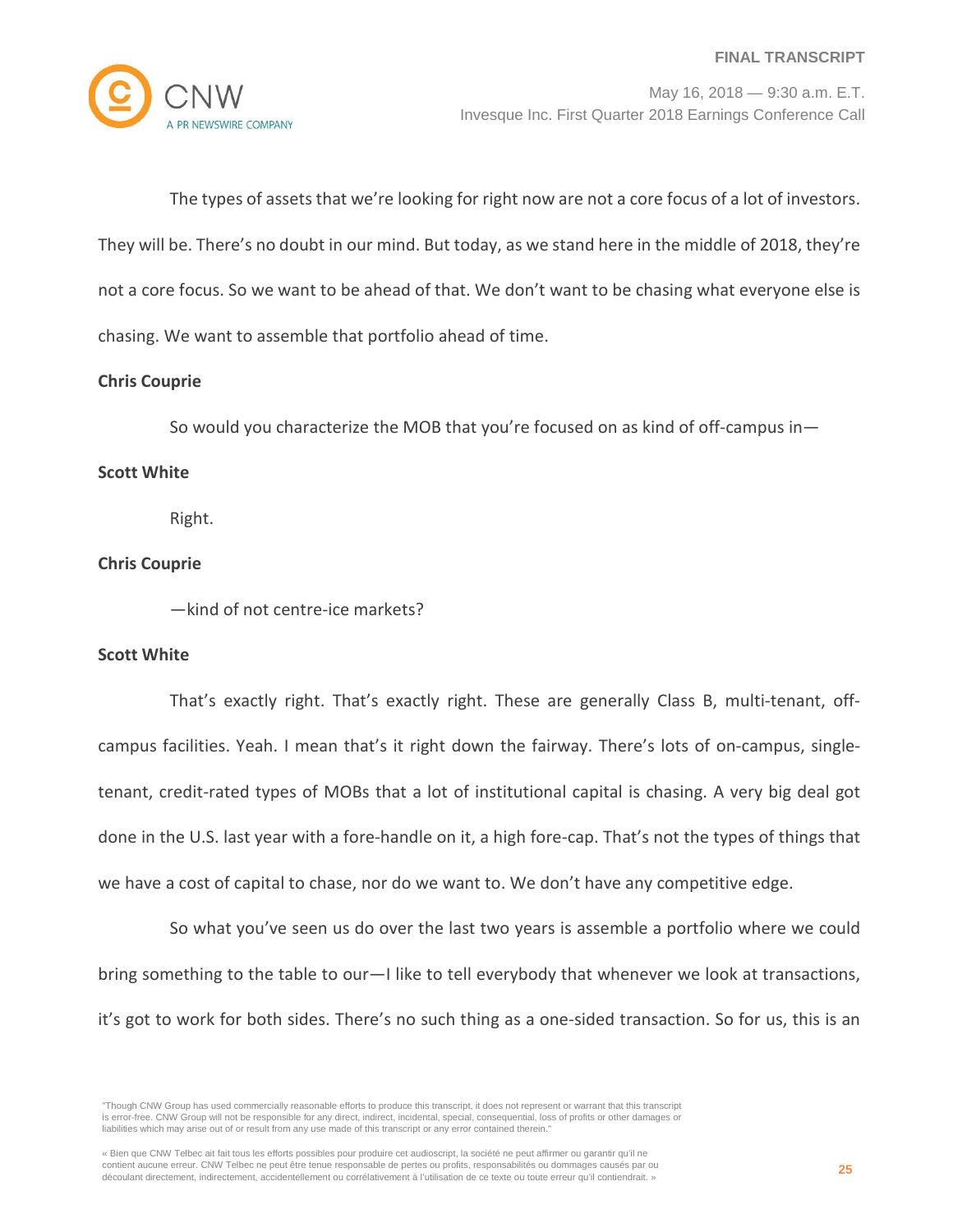opportunity to go out and look at assets that we really like, a team in Andy and Sean that we really believe in, and find limited competition.

### **Chris Couprie**

And in terms of just the organic growth potential in the existing portfolio that you bought. How do you think about the potential organic growth opportunity for the Mohawk portfolio? Or how has it been trending?

### **Adlai Chester**

Yeah. So I think we actually asked them this—part of the due diligence process, how much they thought they could do. From the platform standpoint, I think the ability is there to add one a month. I think as we look at our cost of capital and where we're trading right now, I think that's going to play a lot in how much we grow the portfolio in the short term.

But I would say long term, I think the opportunity is substantial. It's a very fragmented in this Class B, off-campus, multi-tenant MOB space, but I think we have a real opportunity to grow this platform to a substantial amount.

# **Chris Couprie**

Sorry. I meant organic growth, like same-property NOI growth.

# **Adlai Chester**

Yeah. So I apologize—

#### **Chris Couprie**

"Though CNW Group has used commercially reasonable efforts to produce this transcript, it does not represent or warrant that this transcript is error-free. CNW Group will not be responsible for any direct, indirect, incidental, special, consequential, loss of profits or other damages or liabilities which may arise out of or result from any use made of this transcript or any error contained therein."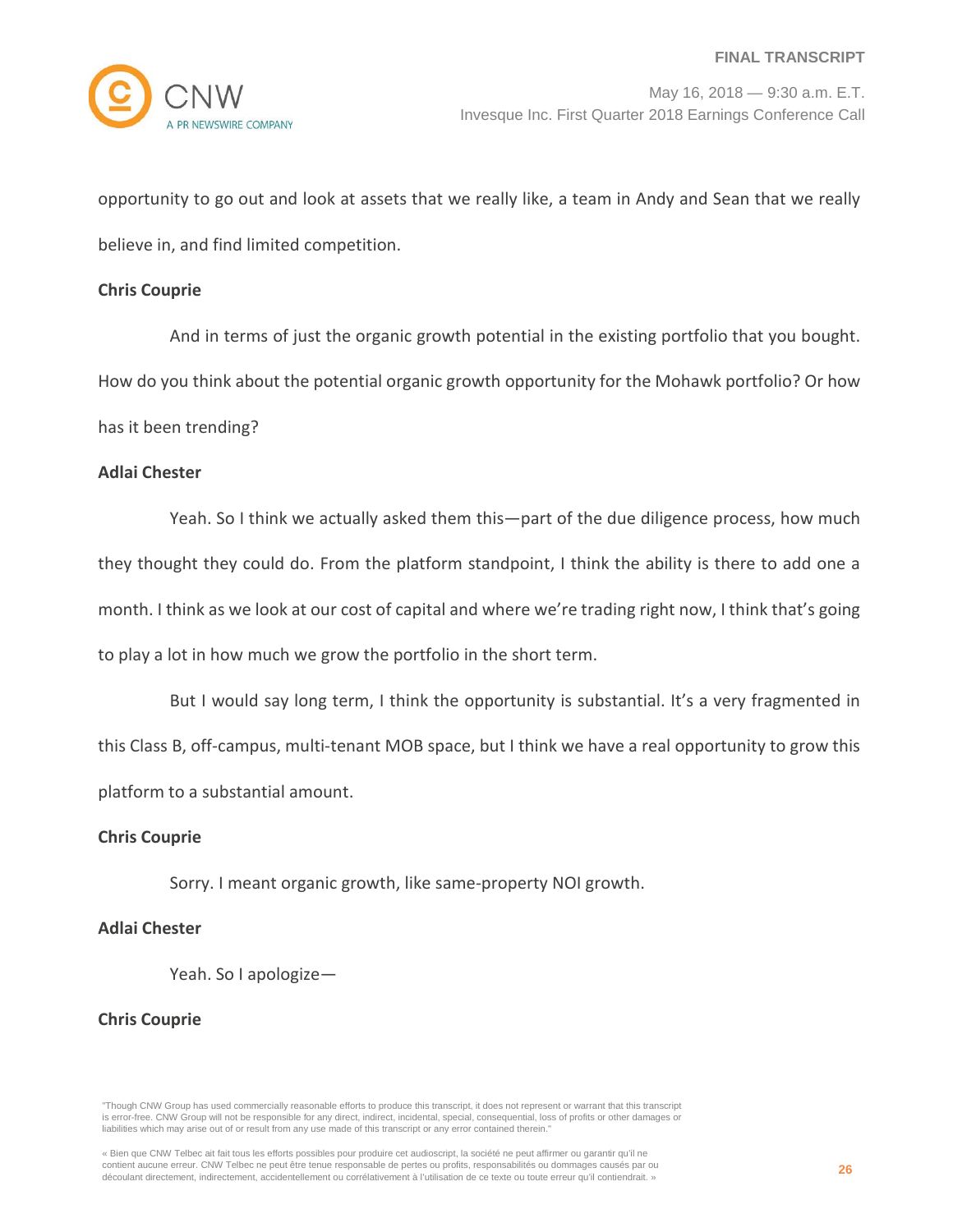

# Like rents at market?

# **Adlai Chester**

I thought you were going on—yeah. I think we're modelling 2 percent to 3 percent.

# **Chris Couprie**

All right. Thanks, guys.

# **Scott White**

Thanks so much, Chris.

# **Operator**

And your next question comes from Troy MacLean from BMO Capital Markets. Troy, your

line's open.

**Troy MacLean** — BMO Capital Markets

Thank you. Good morning.

# **Scott White**

Good morning, Troy.

# **Troy MacLean**

You mentioned probably doing no SNIF developments going forward or very few. How do

you feel about acquiring SNIF properties, given the yields are so high?

# **Adlai Chester**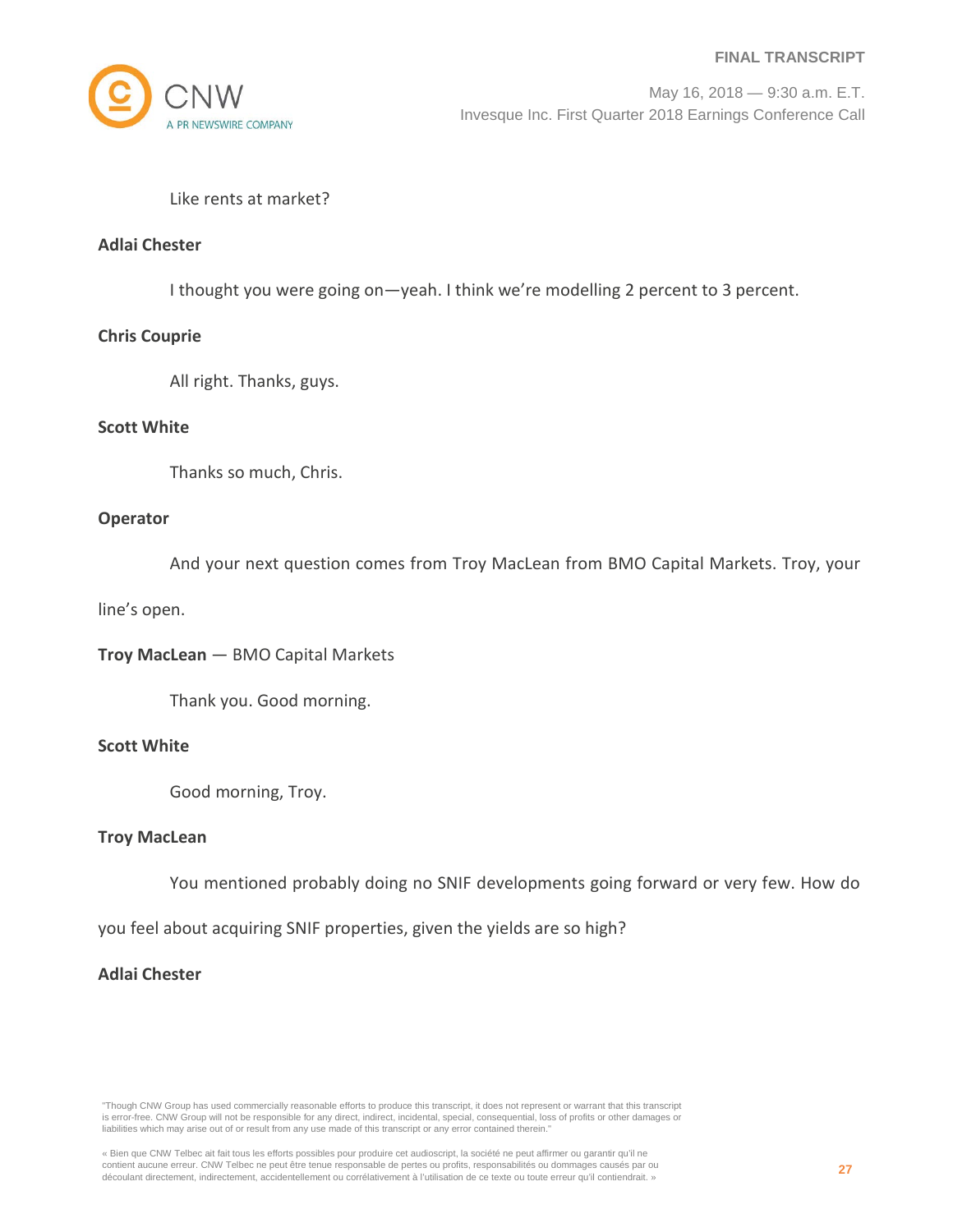

Well, what's interesting, we haven't seen them go as high as some might think. I mean, you still have operators out there now, acquiring properties. But to answer just pointed, absolutely. We will—if the cap rate is at the right price and the coverage, which is more important, is at the right price or at the right place, we will absolutely acquire SNIF assets.

As we've talked on the past, we want to build a diversified portfolio. And we've kind of given those general a third, a third, and a third, but we will never manage specifically to those buckets. So if we see the right opportunity in the SNIF space, we're absolutely still buyers.

# **Troy MacLean**

And just on the same-property NOI guidance you just gave of the 2 percent to 3 percent. Was that on just the Mohawk portfolio? Or on the overall portfolio?

# **Scott Higgs**

Troy, that's an overall portfolio metric. I do think it applies generally to the Mohawk transaction as well, as Chris was asking. But that's a good run rate on the overall portfolio as well, both on a triple-net-lease and a JV perspective.

# **Troy MacLean**

And then the trailing 12-month stabilized occupancy decline quarter over quarter to 85 percent. What drove that? Was it just the change in the mix of what's included in the stabilized bucket? Or was there any tenant that saw occupancy decline?

# **Scott White**

<sup>&</sup>quot;Though CNW Group has used commercially reasonable efforts to produce this transcript, it does not represent or warrant that this transcript is error-free. CNW Group will not be responsible for any direct, indirect, incidental, special, consequential, loss of profits or other damages or liabilities which may arise out of or result from any use made of this transcript or any error contained therein."

<sup>«</sup> Bien que CNW Telbec ait fait tous les efforts possibles pour produire cet audioscript, la société ne peut affirmer ou garantir qu'il ne contient aucune erreur. CNW Telbec ne peut être tenue responsable de pertes ou profits, responsabilités ou dommages causés par ou découlant directement, indirectement, accidentellement ou corrélativement à l'utilisation de ce texte ou toute erreur qu'il contiendrait. »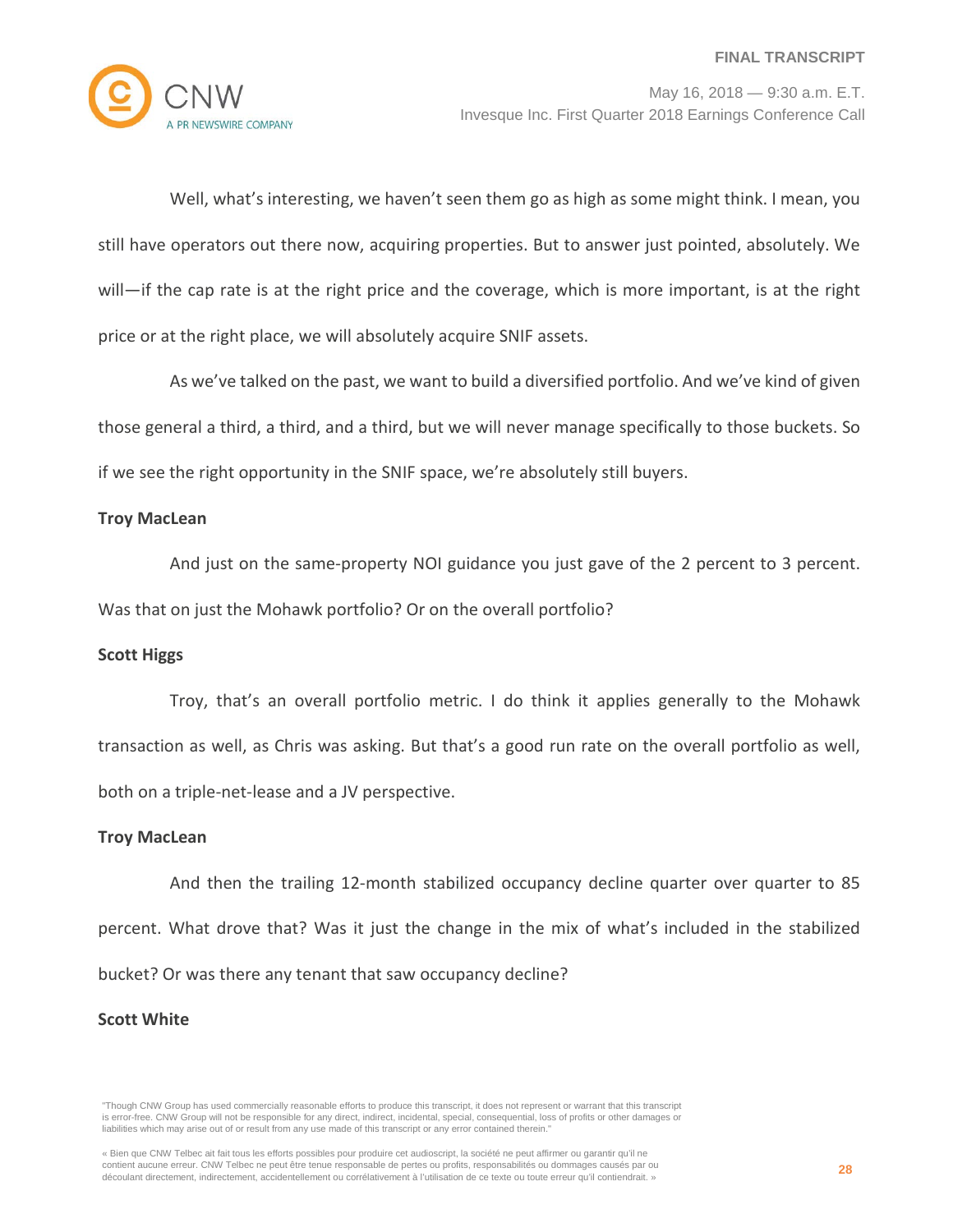

So we're seeing some occupancy declines across our SNIF portfolio. As you've just identified, Troy, the yields are creeping up in SNIF. Well, why is that? Because the SNIF assets are facing some headwinds. There's no doubt about it, across the industry. We look on the one hand as a buying opportunity.

On the other hand, it gets back to the investment thesis that we have pounded the table on since day one. Building a highly diversified portfolio in any given week, quarter, month, yeardifferent parts of the health care real estate sector are going to struggle. Right now, the SNIF assets are certainly under pressure. You see it across the United States.

And that's why it was important to us to make sure that we had a diversified portfolio, seniors' housing, a highly diversified portfolio of MOB. You should expect to see other types of assets that we're looking at right now to possibly vend in. And this won't last forever. SNIF goes through these cycles every couple years.

You look back historically, we expected it, and we're not afraid of it. It's the nature of the beast. Yes, our occupancy has been hit at the moment. Yes, we are keeping a careful eye on our SNIF portfolio. But that's part of health care real estate investing. And we know over the long term, by continuing to focus on scale and diversification, this portfolio is going to be in great shape.

# **Troy MacLean**

Thank you. That's it for me. I'll turn it back.

# **Scott Higgs**

<sup>&</sup>quot;Though CNW Group has used commercially reasonable efforts to produce this transcript, it does not represent or warrant that this transcript is error-free. CNW Group will not be responsible for any direct, indirect, incidental, special, consequential, loss of profits or other damages or liabilities which may arise out of or result from any use made of this transcript or any error contained therein."

<sup>«</sup> Bien que CNW Telbec ait fait tous les efforts possibles pour produire cet audioscript, la société ne peut affirmer ou garantir qu'il ne contient aucune erreur. CNW Telbec ne peut être tenue responsable de pertes ou profits, responsabilités ou dommages causés par ou découlant directement, indirectement, accidentellement ou corrélativement à l'utilisation de ce texte ou toute erreur qu'il contiendrait. »